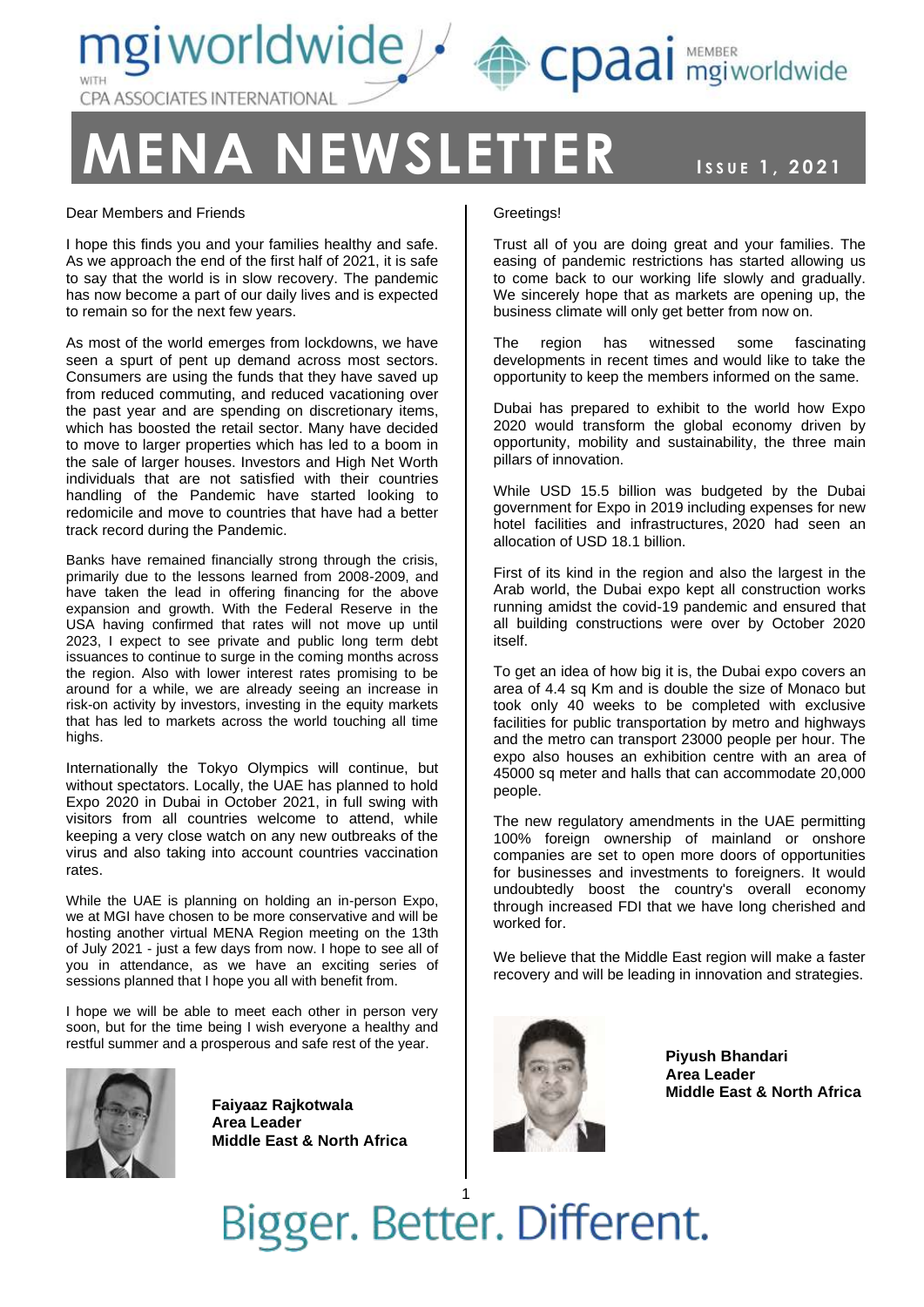mgiworldwide / epaai mgiworldwide CPA ASSOCIATES INTERNATIONAL

## **MENA NEWSLETTER ISSUE 1, 2021**

NEWSLETT, 2021

### **MGI MENA REGIONAL NEWS**

#### **MGI Worldwide CPAAI Middle East region strong position in World Rankings**

The Middle East region was ranked  $11<sup>th</sup>$  in the International Accounting Bulletin [IAB] annual 2021 World Survey Report.

| O<br>$-11$<br><b>ASSOCIATIONS: FEE DATA</b> |                                             |             |               |                   |              |          |         |     |               |  |
|---------------------------------------------|---------------------------------------------|-------------|---------------|-------------------|--------------|----------|---------|-----|---------------|--|
| ш                                           |                                             | ä.          |               | <b>Audi &amp;</b> | <b>Fan i</b> | ๛        |         |     | <b>Thurs</b>  |  |
| x                                           | 0073018                                     | mi          | <b>GSN</b>    | $\overline{14}$   |              | $-1$     | $^{**}$ | ua. | ties do       |  |
| ٠                                           | Needly <sup>2</sup> 722                     | 82.6        | <b>COL</b>    |                   | $\mathbf{r}$ | $\equiv$ |         |     | $0 + 20$      |  |
| ٠                                           | <b>Minimal Clusted</b> (201)                | m           | <b>COL</b>    | <b>ISE</b>        |              |          | 21      |     | Del-DE        |  |
| $\overline{a}$                              | LEA OMMATEMENT SING Allerman                | <b>IS-A</b> | $\frac{1}{2}$ |                   | 1P           | 16       |         | ٠   | $0 + 10$      |  |
| ×                                           | Marinard Kitch                              | 24.6        | 461           | 4L                | ÷            | ш        | 24      | и   | 1646.28       |  |
| ٠                                           | <b>President</b>                            | ztil        | 46.           | 4ŕ.               | w            | $\equiv$ |         |     | High 22       |  |
|                                             | MSTORINA Millioner                          | 564         | 546           | 99                |              | <b>H</b> |         |     | 04139         |  |
| ×                                           | AUX Memorianus !!                           | 13.8        | 151           | $^{+6}$           | 豆            | tä.      | ÷       |     | Dec 23.       |  |
| ×                                           | <b>BOUNDARY</b>                             | <b>DE</b>   | DK.           | 32.               | 11'          | 皿        | ٠       |     | An OU         |  |
| 11                                          | DFK International                           | <b>SLE</b>  | ipte          | <b>SE</b>         | 18           | 14       | ÷       | 12  | Rev 21        |  |
| 31                                          | ARC/Annexota sum (254.6)                    | <b>VAW</b>  | as:           | 45                | 36           | W        |         |     | $0 + 28$      |  |
| 12                                          | <b>Buter</b>                                | 8.6         | thi           | 49                | $\pm$        | bk       | ×       | m   | <b>DAI-19</b> |  |
|                                             | A 61   A 44   E E 1   Honor County and Care | ALC: U      | <b>GALLER</b> | <b>START</b>      |              | Arrest C | dog     | n.  | determined.   |  |

This is a testimony to the growth of the membership in the middle east.

### **MGI MENA MEMBER NEWS**

#### **Al Hamli & Partners appoints Development and Quality Director**

Hassan Masoud joined the firm with 14 years' experience in providing audit and compliance service to leading domestic and international corporations in USA, KSA, Qatar, Bahrain and Egypt.

Hassan will be involved in developing work in the audit sector as well as quality control, managing the company's relationship with clients and creating new services complementary to audit activities.



He is a US CPA and CMA holder and has an accounting degree from Ain Shams University in Egypt

#### **La Générale d'Audit & Conseil (GAC) capitalises on IFRS implementation in Tunisia**

Application of IFRS standards in Tunisia has been made mandatory from the 2021 financial year.

GAC's financial institutions department was in a priveledged position and managed to obtain several tenders in banks and insurance companies competing successfully against the big four in this area.

The firm has also developed know-how in setting up Temenos' ERP T24 in Tunisian banks. Temenos Transact is the most successful and widely used digital core-banking solution in the world. Using cloud native and agnostic technology, Temenos Transact provides the most extensive and richest set of banking functionality across retail, corporate, treasury, wealth and payments with over 1000 banks in 150+ countries.

GAC is happy to share their expertise in Temenos with other member firms and to jointly work togther to build this business

#### **M&M Al Menhali successfully onboards new client IVANTI**

IVANTI is a billion dollar IT software company headquartered in the USA. It produces software for IT Security, IT Service Management, IT Asset Management, Unified Endpoint Management, Identity Management and Supply Chain Management.

**ivanti** 

Ivanti expanded into the Middle East, with the opening of it's office in Dubai in 2018.

M&M Al Menhali will provide business support activities and advisory services to their Middle East operations. "Having IVANTI as a client solidifies our position as a leading provider of professional services to the IT industry" said Sudhir Panikassery, Managing Partner for M&M Al Menhali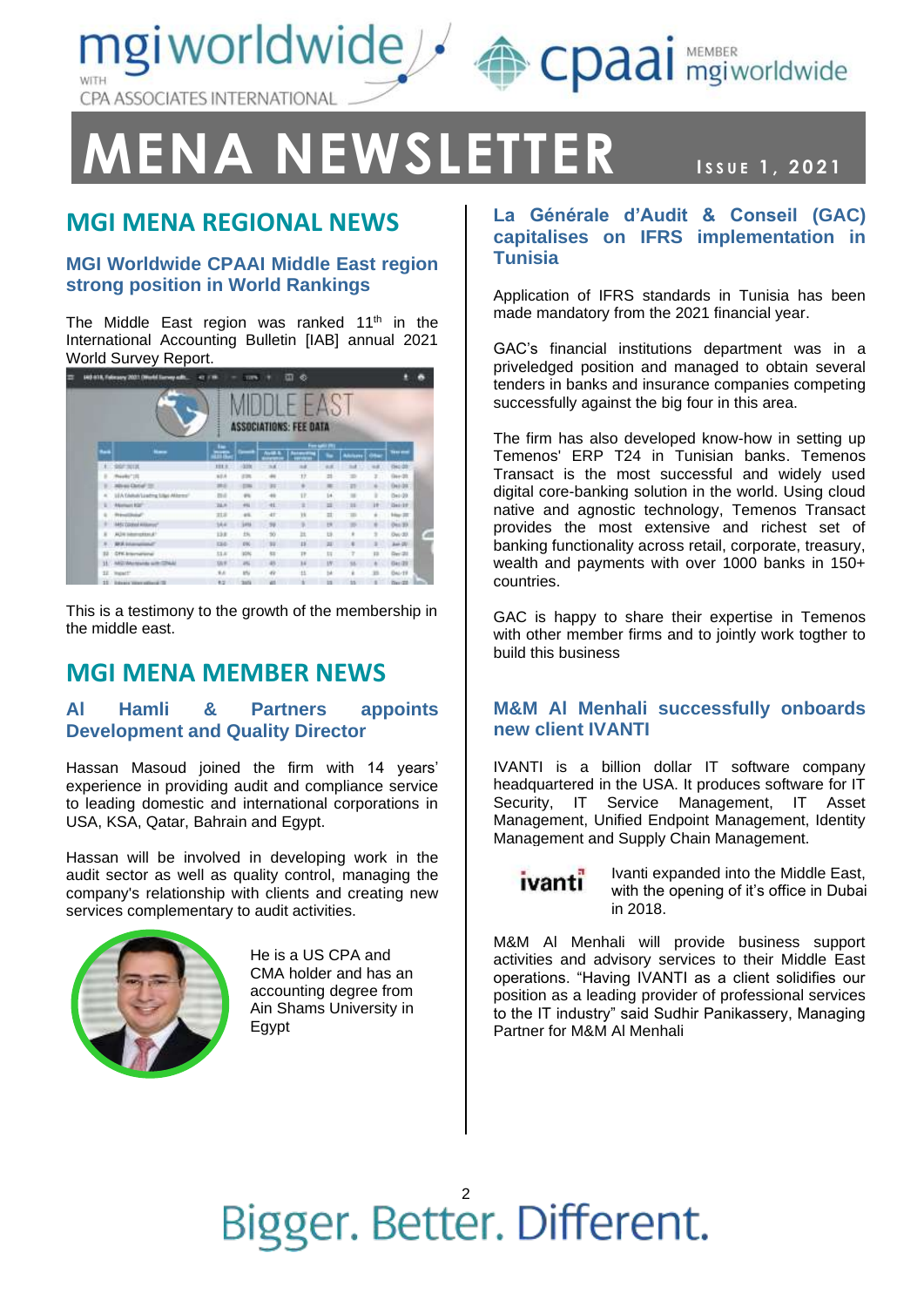mgiworldwide / epaai MEMBER CPA ASSOCIATES INTERNATIONAL

## **MENA NEWSLETTER ISSUE 1, 2021**

**Member firms in Tunisia joined forces and successfully concluded a World Bank project.**

In October 2020, Nadia Yaich, partner at MGI Business & Financial Consulting (MGI BFC) reached out to Chiheb Ghanmi, Partner – Financial Services from La Generale d'Audit et Conseil (GAC) to submit a proposal for a World Bank project

This was an opportunity with a credit risk insurance company in Tunisia that received funding from the World Bank for capacity building in field of financial transactions, risk management and IT.

With Nadia's experience in risk management together with Chiheb's experience in banks and insurance companies both firms decided to collaborate to submit the proposal.

This successful joint effort is an example of how members can and should use the network to collaborate, combine their respective specialisations to acquire new clients and jobs. With over 250 member firms in the network there is no limit to the support that is available to fellow member firms.

Partners from both firms recommend members to continually network and discuss with each other, to better understand their businesses and brainstorm opportunities for cooperation to grow their practice

#### **MGI KICA International signs memorandum of co-operation with HPNI Health Consulting.**

MGI KICA International, recently signed a memorandum of co-operation with the Health Professionals Network HPNI to provide internal control, audit and quality management to the healthcare sector and hospitals in Lebanon.



mgi kica international

The memorandum was signed at Al-Faqih Hospital by Mr. Yusef Abdullah Fakih, Chairman of HPNI Board of Directors and Rabih Kerbaj in the presence of members of the Board of Directors and General Managers of both companies.

The memorandum covers the comprehensive cooperation and coordination of the financial, administrative, medical auditing, quality management and training amongst others.

MGI KICA International will support HPNI with professional staff and technical knowhow.

#### **Reaching out & connecting with each other**

Al Hamli & Partners have had a zoom discussion with fellow member Boubyan Consulting Company to discuss cooperation and to work jointly for consulting and training services in Saudi Arabia

Ghassan Al-Majed and Mahmoud Fahmy from Al Hamli together with Hesham El Sakka from Boubyan Consulting exchanged ideas and experiences. They further explored opportunities to develop business, how they can support each other via sharing of resources

### **MGI GLOBAL NEWS**

#### **MGI Worldwide CPAAI strong position in World Rankings**

The International Accounting Bulletin [IAB] recently published its annual 2021 World Survey Report and MGI Worldwide CPAAI is delighted to be listed as the World's 11th largest Association.

The IAB World Survey includes fee income from 30 Networks and 22 Associations. As a hybrid organisation, MGI Worldwide CPAAI is both a Network and an Association, with a majority of firms in the network.

#### **New members**

**[Scholes Chartered Accountants](https://www.mgiworld.com/firms/scholes-chartered-accountants/)** in Scotland joins the MGI Worldwide Family!

With offices in Scotland's capital, Edinburgh, and Kirkwall in the Orkney Islands, at the very top of Scotland, just off the North Coast, the firm has strong

3 Bigger. Better. Different.

### NEWSLETT, 2021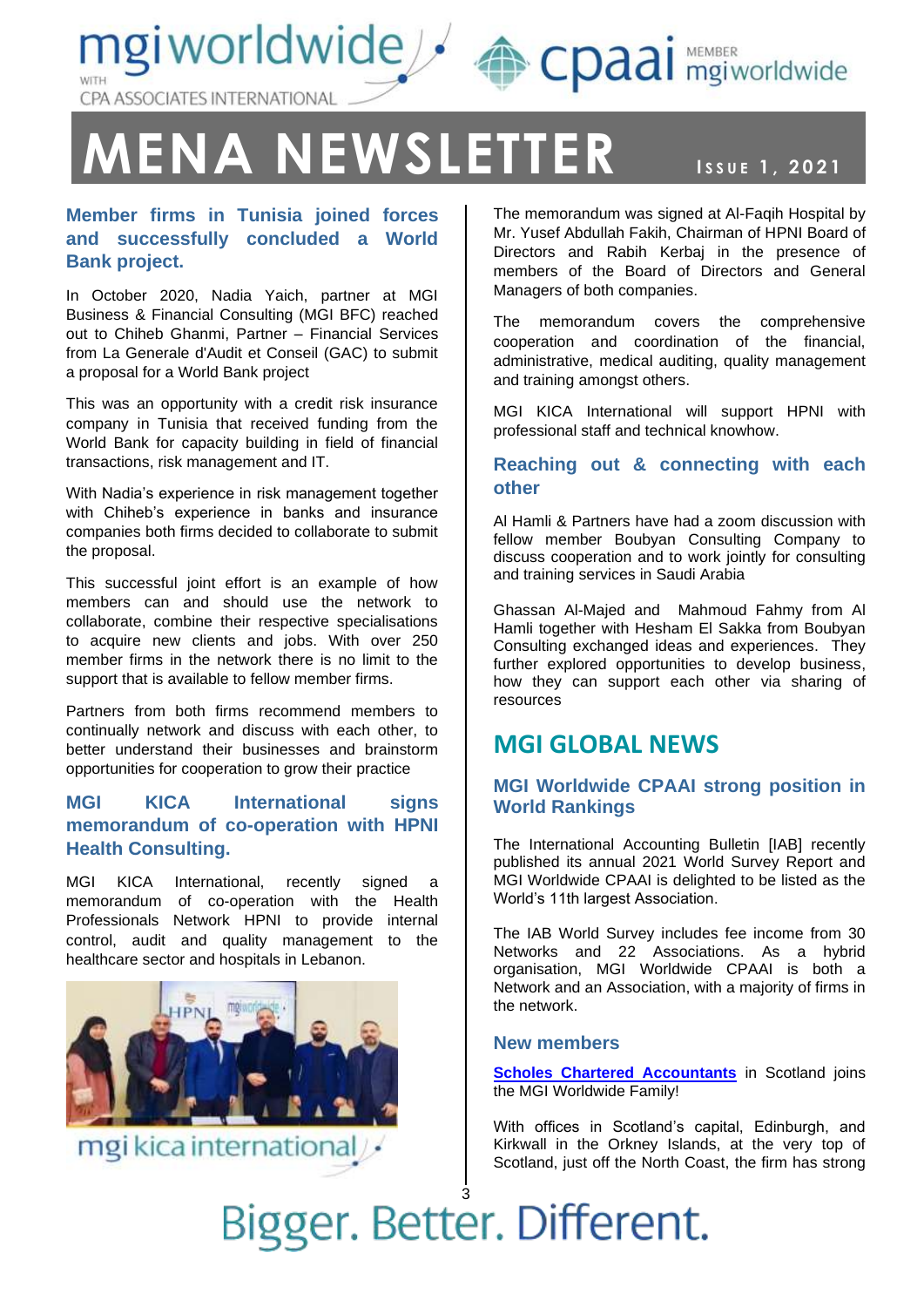mgiworldwide / epaai MEMBER CPA ASSOCIATES INTERNATIONAL

### **ENA NEWSLETTER ISSUE 1, 2021**

NEWSLETT, 2021

technical capabilities in delivering accounting and auditing work under UK accounting and auditing standards and advising on a range of UK corporate and personal tax issues. The team is also well versed in advising clients on many aspects of the devolved Scottish tax system.

Scholes Chartered Accountants serve clients operating in a wide range of sectors, in particular renewable energy, agriculture and hospitality being among the top 3.

#### **Webinars**

The *Tech on Tuesdays* webinar has a strong and loyal following. Host and trainer David Benaim a Chartered Accountant himself understands the needs of accountants.

David shares recent enhancements and updates to the Microsoft suite of products and unveils what's coming next.

The various specialist groups have also organised webinars on topics like global VAT, litigation & valuation, marketing and members who contribute and organise country specific doing business webinars

NOTE: Most webinars are recorded and available in the members section of the [website](https://www.mgiworld.com/members-area/knowledge-hub/webinars/)

#### **Circle and regional meetings**

With the travel restrictions still in place in many parts of the world, majority of MGI Worldwide meetings for the first half of the year have been virtual meetings.



Having virtual meetings meant that more representatives from member firms were able to attend the meetings. Members got to meet more members albeit virtually

### **PROFESSIONAL NEWS FROM AROUND THE WORLD**

#### **Strengthening international independence standards**

The International Ethics Standards Board for Accountants® (IESBA®) has released revisions to the Non-Assurance Services (NAS) and fee-related provisions of the International Code of Ethics for Professional Accountants (including International Independence Standards) (the Code). The revised NAS and fee-related provisions significantly strengthen the guardrails around auditor independence in two important areas that have the potential to create incentives influencing auditor behavior—non-assurance services provided to audit clients and fees.

The revised NAS provisions contain substantive revisions that will enhance the [International](https://www.iesbaecode.org/part/4)  [Independence Standards](https://www.iesbaecode.org/part/4) (IIS) by clarifying and addressing the circumstances in which firms and network firms may or may not provide a NAS to an audit or assurance client. The revised provisions include new requirements that expressly prohibit firms and network firms from providing certain types of NAS to their audit clients, especially when they are public interest entities (PIEs).

The revisions to the fee-related provisions of the code include a prohibition on firms allowing the audit fee to be influenced by the provision of services other than audit to the audit client; in the case of PIEs, a requirement to cease to act as auditor if fee dependency on the audit client continues beyond a specified period; communication of fee-related information to TCWG and to the public to assist their judgments about auditor independence; and enhanced guidance on identifying, evaluating and addressing threats to independence.

The revisions are effective December 15, 2022. Go [HERE](https://www.ethicsboard.org/focus-areas/strengthening-international-independence-standards) for more details and resources

#### **The International Accounting & Auditing Standards Baord (IAASB) has raised the bar for quality management.**

Three new and revised standards (ISQM1, ISQM2 & ISA220 (revised) strengthen and modernize the audit firm's approach to quality management. Through the standards, the IAASB is addressing an evolving and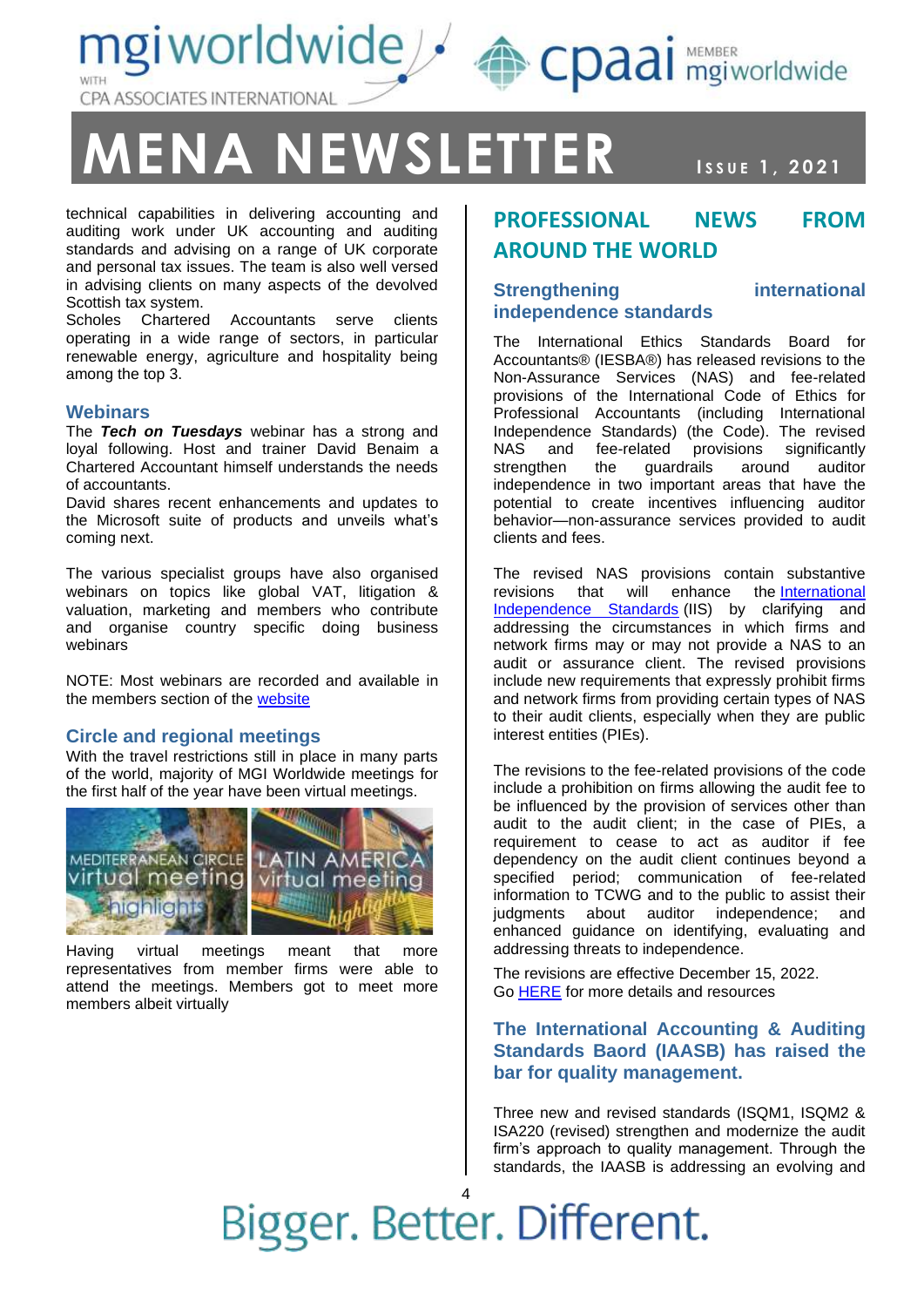mgiworldwide & cpaai MEMBER CPA ASSOCIATES INTERNATIONAL

## $MENA$   $NEWSLETTER$

**ISSUE 1, 2021** 

increasingly complex audit ecosystem, including growing stakeholder expectations and a need for quality management systems that are proactive and adaptable.

The standards direct audit firms to improve the robustness of their monitoring and remediation, embed quality into their corporate culture and the "tone at the top", and improve the robustness of engagement quality reviews.

The standards are effective December 15, 2022. They replace the IAASB's current standards, International Standard on Quality Control 1 and International Standard on Auditing 220.

Key Changes

- Increases firm leadership responsibilities and accountability, and improves firm governance
- A risk-based approach focused on achieving quality objectives
- Modernizes standards to address technology, networks, and the use of external service providers
- Increases focus on the continual flow of information and appropriate communication internally and externally
- Proactive monitoring of quality management systems and timely and effective remediation of deficiencies
- Enhances engagement partner's responsibility for audit engagement leadership and audit quality
- Clarifies and strengthens requirements for a more robust engagement quality review

The IAASB released two guides to help stakeholders implement its suite of quality management standards.

- [First-time Implementation Guide for](https://www.iaasb.org/publications/international-standard-quality-management-isqm-1-quality-management-firms-perform-audits-or-reviews)  [International Standard on Quality](https://www.iaasb.org/publications/international-standard-quality-management-isqm-1-quality-management-firms-perform-audits-or-reviews)  [Management \(ISQM\) 1,](https://www.iaasb.org/publications/international-standard-quality-management-isqm-1-quality-management-firms-perform-audits-or-reviews) *Quality Management [for Firms that Perform Audits or Reviews of](https://www.iaasb.org/publications/international-standard-quality-management-isqm-1-quality-management-firms-perform-audits-or-reviews)  [Financial Statements, or Other Assurance or](https://www.iaasb.org/publications/international-standard-quality-management-isqm-1-quality-management-firms-perform-audits-or-reviews)  [Related Services Engagements](https://www.iaasb.org/publications/international-standard-quality-management-isqm-1-quality-management-firms-perform-audits-or-reviews)*
- [First-time Implementation Guide for ISQM](https://www.iaasb.org/publications/international-standard-quality-management-isqm-2-enhancing-quality-reviews)  2, *[Engagement Quality Reviews](https://www.iaasb.org/publications/international-standard-quality-management-isqm-2-enhancing-quality-reviews)*

The IAASB will also issue an implementation guide for International Standard on Auditing 220 (Revised), *Quality Management for an Audit of Financial Statements*, in Q3.

Please visit [https://www.iaasb.org/focus-areas/quality](https://www.iaasb.org/focus-areas/quality-management)[management](https://www.iaasb.org/focus-areas/quality-management) for more resources on how your firm can prepare itself for these changes.

#### **IFAC teams with IIRC on integrated reporting assurance**

The International Federation of Accountants (IFAC) is partnering with the International Integrated Reporting Council (IIRC) on a joint initiative for providing assurance services related to financial and nonfinancial metrics.

The initiative, called "Accelerating Integrated [Reporting Assurance in the Public Interest,](https://www.ifac.org/knowledge-gateway/preparing-future-ready-professionals/publications/accelerating-integrated-reporting-assurance-public-interest)" aims to help more businesses implement integrated reporting, which brings together traditional financial reporting with other issues such as environmental, social and governance (ESG) reporting, along with human capital and other matters. The joint initiative launched on Friday and will be rolled out in installments. It aims to raise awareness of integrated reporting issues, drive conversations among stakeholders, and encourage providers of assurance services such as accountants and auditors and users of those services.

The program comes at a time when more investors are contributing to ESG funds and regulators are asking for more consistent information about them, encouraging standard-setters to harmonize their different frameworks. The IIRC is in the process of merging with the Sustainability Accounting Standards Board (SASB) to form a group called the Value Reporting Foundation by the middle of this year, and it may also include the Climate Disclosure Standards Board. They are also working with the Global Reporting Initiative and the Carbon Disclosure Project to harmonize their standards. Meanwhile, the International Financial Reporting Standards Foundation has proposed to create an International Sustainability Standards Board that it would oversee alongside the International Accounting Standards Board. That proposal has received support from IFAC. The American Institute of CPAs has also been encouraging more accountants to consider providing assurance services.

"Integrated reporting assurance, and indeed providing assurance on all nonfinancial (including sustainability) information, is a critical element in the future role of accountants, requiring them to apply their professional expertise to assurance engagements that enhance the credibility of corporate reporting," said IFAC CEO Kevin Dancey in a statement. "Practice needs to develop quickly in this immature part of the reporting and assurance world, particularly to provide confidence in narrative and forward-looking information. Professional accountants, as preparers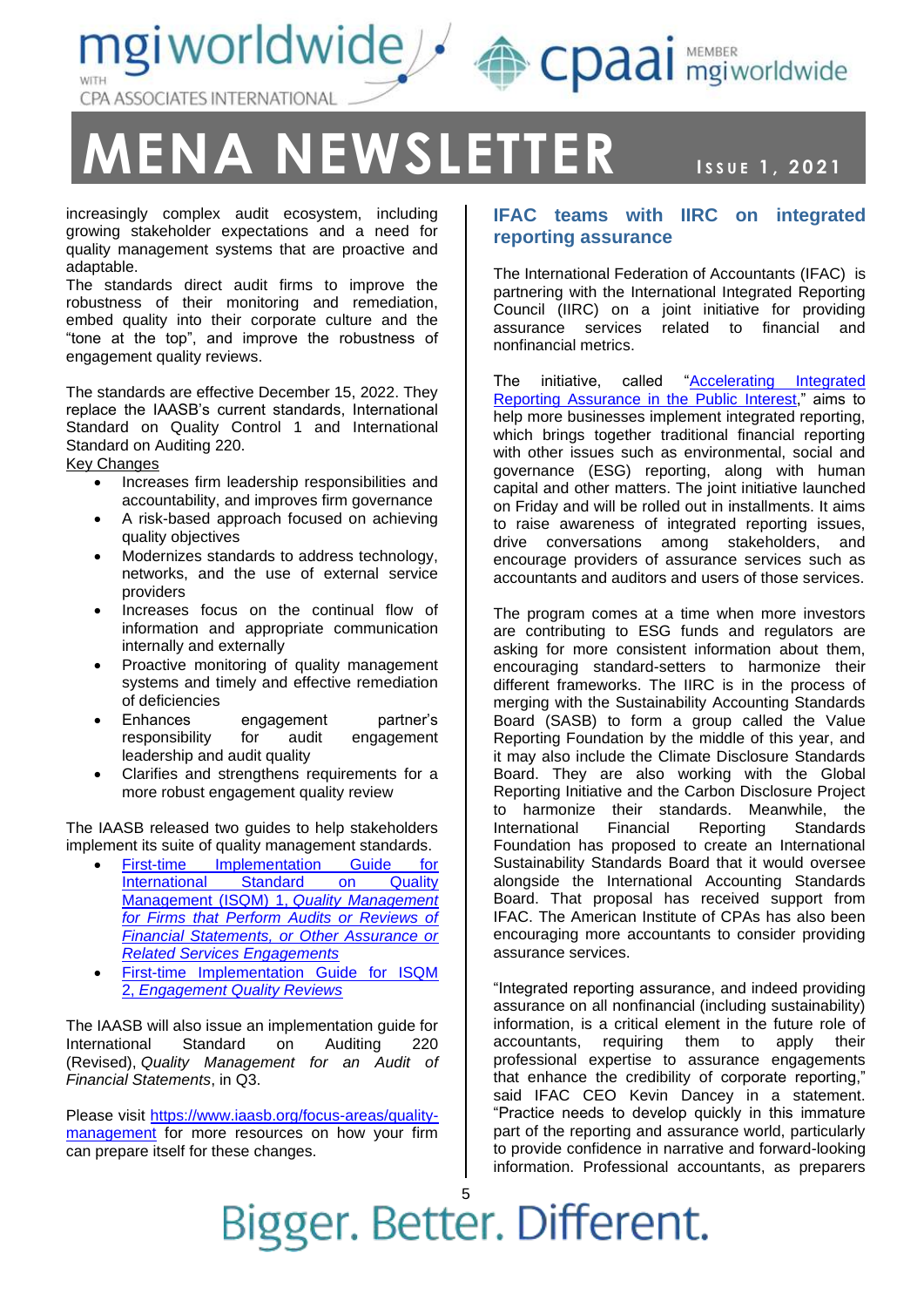mgiworldwide / epaai MEMBER CPA ASSOCIATES INTERNATIONAL

### $EMA$   $NEWSLETTER$

ISSUE 1, 2021

and assurance providers, are uniquely qualified to help lead the way in this important area."

The [first installment](https://www.ifac.org/knowledge-gateway/preparing-future-ready-professionals/publications/accelerating-integrated-reporting-assurance-public-interest) of the joint initiative describes what integrated reporting assurance involves for organizations, auditors and others. This initial installment also discusses the difference between the two types of assurance — limited and reasonable and what's required of auditors and organizations to strive for reasonable integrated reporting assurance.

"We believe the move toward assurance of integrated reports, particularly the move from limited to reasonable assurance, should lead to improvements in the quality of integrated reports and underlying business practices, and enable investors and other stakeholders to have more confidence in the information reported about the business and its resilience," said IIRC CEO Charles Tilley in a statement.

SASB, which is in the process of merging with the IIRC, is already working with groups like the AICPA on assurance services. "The ability to assure the disclosures that companies are making around SASB standards is something that we have always been very interested in," said SASB chair Jeffrey Hales during a press conference Friday. "I think where we're actually seeing real positive improvement and progress in that respect is more companies getting assurance, and third-party assurance being more comprehensive, not just being reviews, but even being examinations, like a higher level of assurance being provided. There's a lot of potential progress there.

We've been working with some of the professional associations, for example, like our ongoing effort with the AICPA because they're looking at this as well. A lot of the assurance on this type of information does come through the guidance provided by the special associations. This is certainly a topic that we're interested in. We want to be able to facilitate the highquality controls and assurance of these types of disclosures, to the extent that we can facilitate that process. It is something that we think about as well when we're designing the standards and trying to think about the extent to which the information would lend itself to third-party assurance."

Feedback on the joint initiative between IFAC and the IIRC and the first installment can be sent to IFAC director Stathis Gould at stathisgould@ifac.org.

*Source: Accounting Today*

#### **Small Firms Remain SMEs' Most Trusted Advisors Through the Pandemic**

In every jurisdiction, small and medium-sized enterprises (SMEs) continue to suffer disproportionately from the economic fallout of the COVID-19 pandemic. And while SMEs have always relied on and had strong relationships with their accounting advisors, the pandemic affirmed and strengthened those relationships.

Small-and medium-sized practices (SMPs) are key business advisors to their SME clients, as this past year has shown. SMPs continue to guide SMEs helping them remain solvent, connecting them with government programs, providing emotional and practical support and otherwise advancing their efforts to stay in business. All of this while also navigating their own sea of change.

To gauge how the pandemic has altered the range of services SMPs have delivered, the ways SMPs have responded to the new dynamic and the most important issues facing firms everywhere, IFAC informally gathered perspectives from nearly two dozen SMPs representing a diverse mix of countries. The following takeaways paint a picture of the current state of SMPs and their critical importance particularly to small businesses—under these unique economic circumstances. They also offer a window into how SMPs can turn pandemic pain points into positive long-term transformation for their own practices as they continue to safeguard the critical role SMEs play in communities around the world.

#### **Remote work models and mental health issues create an opening for more transparency and support**

When asked to name the most urgent concerns they face. SMP leaders overwhelmingly pointed to a variety of issues arising from remote work arrangements. Among the most prominent were adverse effects on employees' and clients' mental health.

For firms that weren't already predominately remote, the new work arrangements strained tech budgets, employee culture, client relationships and productivity. Firms have had to take extra care to maintain a collegial work atmosphere and to keep clients responsive. In jurisdictions where employees are returning to the office, decisions about which pandemic measures to keep and which to do away with have become difficult. SMPs have had to adapt to employees' general preference for remote work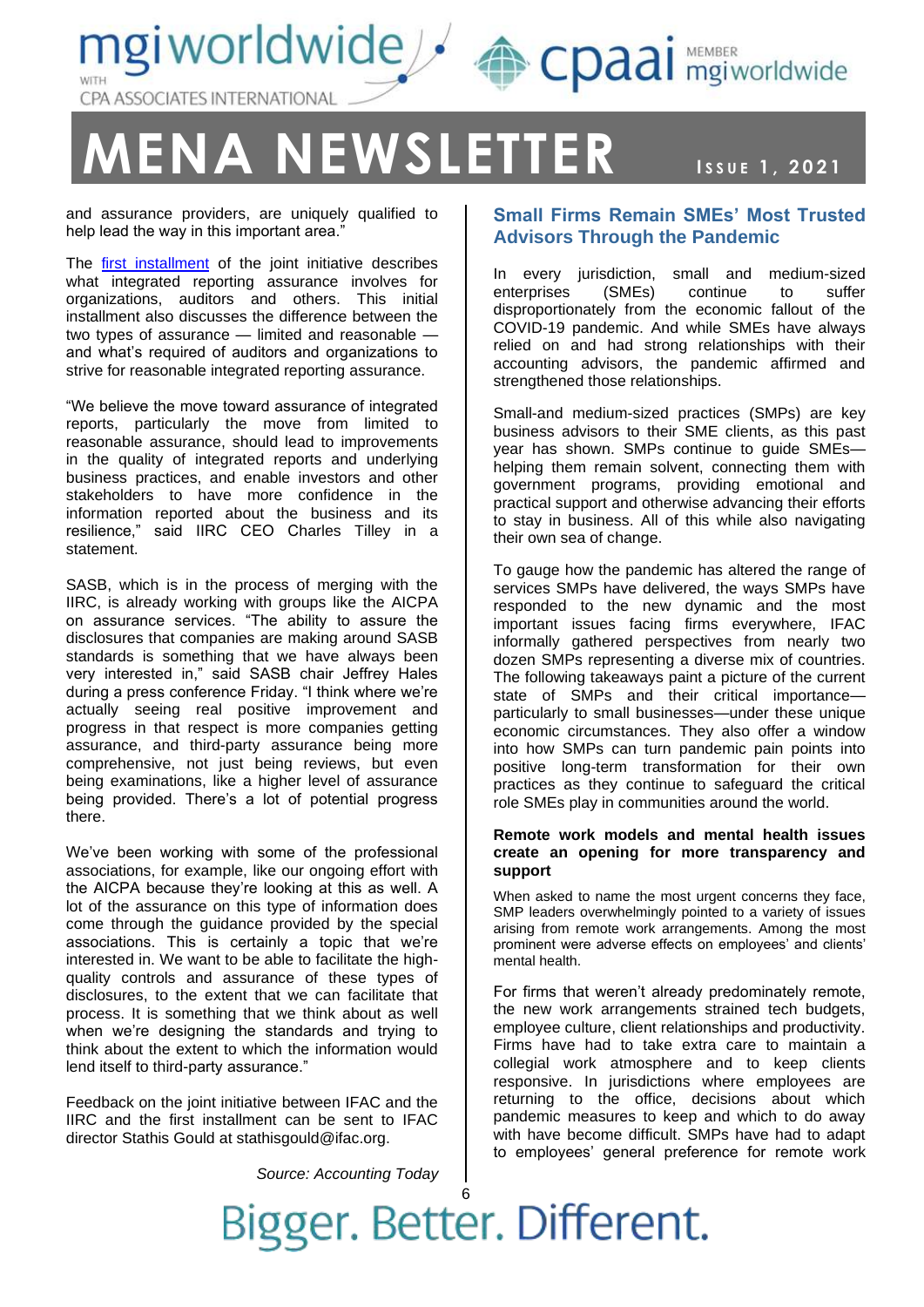

## **ENA NEWSLETTER ISSUE 1, 2021**

NEWSLETT, 2021

and the firms' desire to boost productivity and restore a degree of normality to the workplace.

These challenges led many SMP respondents to identify mental health as a significant concern—for their clients as well as their employees. Several firms reported that clients' anxiety and mental burnout have created an additional work challenge. Several accountants said it was important for them to remain calm and reassuring as they ran through clients' financial options, and to keep their focus on the task at hand. One accountant in the United Kingdom described the need to "be there almost as a friend."

The emotional toll felt among SMEs and SMPs has, in many cases, had the unforeseen benefit of forcing SMPs to invest in recalibrating their business operations and in finding balance in their work environments. The opportunity and demand to put in place more intentional mental health resources and more transparent cultures to talk openly about fatigue and burnout is unmistakable and invaluable.

#### **Accountants' indispensable support elevates the profession's significance among business leadership**

Many governments have offered financial support packages for small businesses during the pandemic, but the disbursement of funds has been complicated by everevolving, often convoluted rules and eligibility requirements. In response, SMPs have become de facto facilitators, deciphering legalese, directing clients to suitable programs, assisting with applications and effectively navigating them through the entire process.

An accountant in Germany recalled taking extra steps for a small business owner. "I have a client who operates two truck stops," he says. "Because of his mixed sales (fuel and food) he did not qualify for government subsidies." As his client tightened its belt, he kept a watchful eye on new legislation. When an amendment was passed that made his client eligible, he got to work: "Very quickly I managed to do all the paperwork with the application of the subsidies, and he received a huge amount of money to get through the rest of the lockdown." An accountant in Tunisia also described the need to stay abreast of the latest COVID regulations and be able to communicate them both clearly and quickly to clients.

SMPs have become their clients' guides beyond their usual scope, underpinning the role of SMPs as drivers of business strategy and long-term value creation. While this can certainly raise the need for closer attention to ethical considerations, it has also reinforced the fact that accountants are an integral part of economic resiliency. The profession can use

their hard-earned trust during this crisis to broaden their role and continue to provide a wide range of services to support the leadership and decisionmaking functions of any business.

#### **As SME needs grow, so do the opportunities for SMPs to serve as the trusted advisor**

Some SMPs dread the financial wakeup call that has and will continue to come when government support runs out. Understandably, accountants are concerned that clients' financial troubles could affect their own cash flows. Others point to a long-time fact of working with SMEs: many small business owners offer a valuable product or service but lack robust financial skills.

Nevertheless, as accountants imagine a postpandemic future, many expect their role with SME clients to continue to grow. An accountant in South Africa suggested that businesses have come to expect their accountants to be vocal advocates for them. For example, "SMEs expect their accountants to negotiate on their behalf with technology companies that can assist them to digitalize their operations," she said.

An accountant in Malta believes that SMPs should embrace this expanded role and help their clients build their businesses back better than they were prepandemic. In particular, he contended that accountants should consider helping their client businesses become more accessible to customers through a "robust and efficient online shop of their products and services," supporting digitalization of internal processes and advising on the organization of hybrid remote work models.

An Australian accountant captured the value of the profession's strong reputation going into the pandemic: "Professional Accountants as trusted advisors were the first people that business owners turned to for help in working out a strategy that would enable them to be able to operate in a COVID world." While the lasting effects of the pandemic on small businesses won't be fully understood for years to come, the respondents revealed a strong international consensus among SMPs that the pandemic has only strengthened this dynamic.

Faced with daunting financial realities, small business owners are increasingly turning to their most trusted advisors to ensure long-term viability, and SMPs are well-positioned to smartly cultivate the immense value only they can provide.

*By Christopher Arnold, Head of SME/SMP and Research, IFAC*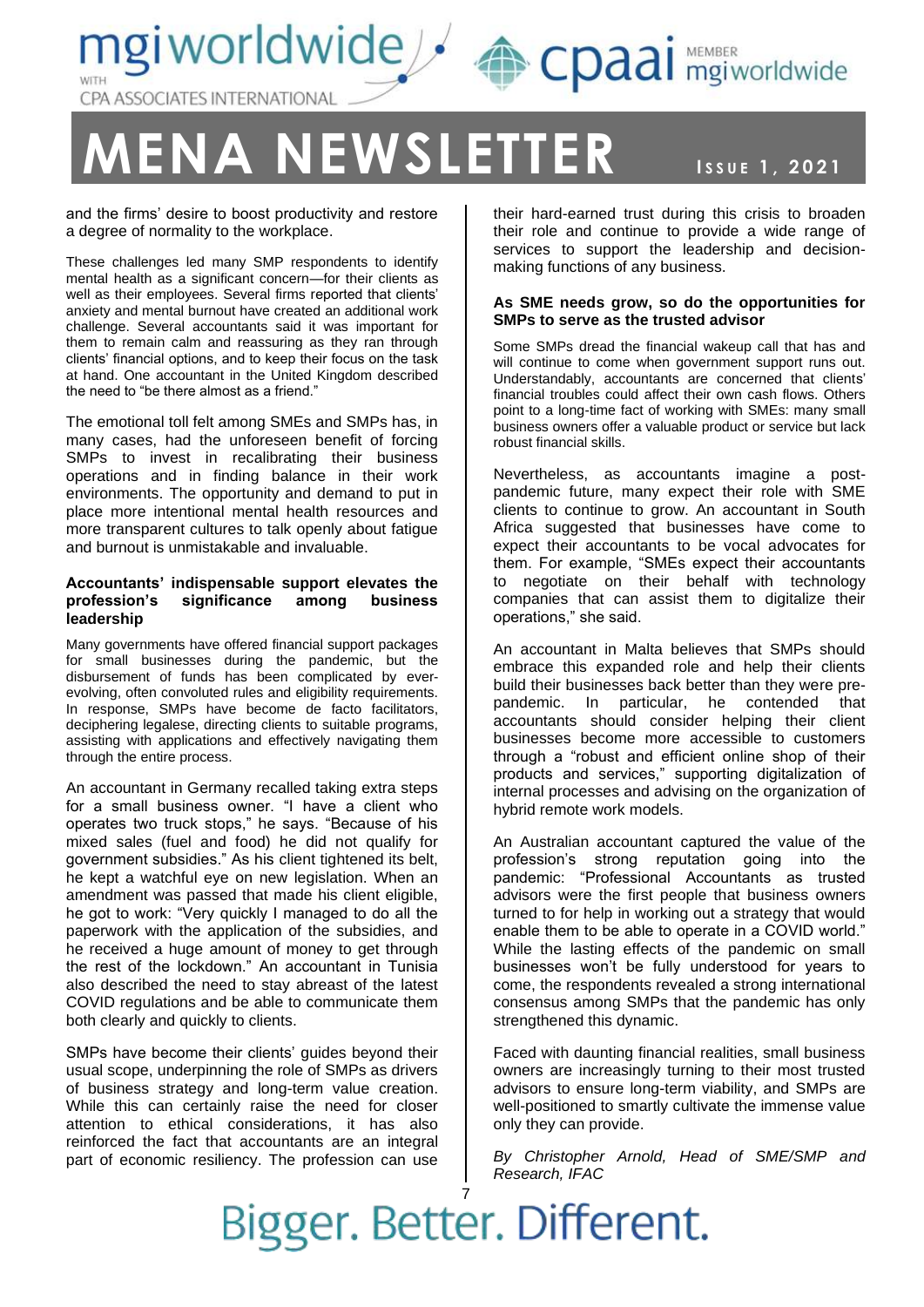mgiworldwide & cpaai MEMBER CPA ASSOCIATES INTERNATIONAL

### **MENA NEWSLETTER ISSUE 1, 2021**

### NEWSLETT, 2021

### **MGI MENA COUNTRY UPATE**



On June 7, 2021, Jordan published the Regulation No. 40 for the year 2021 in its Official Gazette ("the regulation"). The regulation introduces formal transfer pricing ("TP") requirements in accordance with the provisions of the Article 77/A of the Income Tax Law No. 34 of 2014 ("the Income Tax Law") and comes into force 30 days after the date of publication in the Official Gazette.

The regulation requires transactions between related parties to be dealt with on an 'arm's length basis', i.e. on similar terms and conditions that could have been agreed upon, if the persons involved in the transactions were independent. In addition, taxpayers are required to comply with annual TP documentation requirements as follows:

- TP disclosure form To be submitted by the time the tax return is due. The form is expected to include certain information on related party transactions including the nature of transactions, the TP method, etc.
- TP Master file and Local File To be maintained with the TP disclosure form and submitted upon request by the Income and Sales Tax Department ("department"). An exemption is provided for natural persons and small establishments with arm's length value of related party transactions not exceeding 500,000 Jordanian Dinars ("JOD")
- Country by Country Report ("CbCR") and notifications – CbCR notification to be submitted by the time the tax return is due and CbCR to be submitted within 12 months from the year end. Requirements applicable to both Jordan headquartered and non-Jordan headquartered multinational Groups with consolidated revenue more than JOD 600 million (approx. EUR 695 million / USD 845 million)

This issuance of formal TP requirements by Jordan demonstrates its commitment as an inclusive framework member to implement the recommended actions as per the Organization of Economic Cooperation and Development ("OECD")'s Base Erosion and Profit Shifting ("BEPS") Project.

*Source: PwC website*



#### **Incentives announced by the Government as part of Oman Vision 2040**

As part of the Sultanate of Oman's Vision 2040 plan and with the aim of achieving high economic growth, His Majesty Sultan Haitham bin Tarik approved Oman's Economic Stimulus Plan on 3 March 2021.

The plan contains a broad range of tax incentives for companies including enhanced relief for 2020 losses and an extension of the period for which withholding tax on dividends and interest paid to certain nonresidents is suspended, together with various reductions in fees, and measures intended to encourage local and foreign business investment, improve the labor market, and promote employment. In addition, there are targeted reliefs for small and medium-sized enterprises, and relaxations of certain banking regulations.

#### **Tax incentives**

Incentives relating to taxes include the following:

- An income tax exemption for a period of five years from the date of commercial registration for all companies that operate in the Economic Diversification Sectors as from 1 January 2021 through 31 December 2022, subject to the terms and conditions to be issued by the tax authorities.
- A deduction of the lower of OMR 10,000 or 1% of the tax due from the total corporate income tax payable based on the tax return for the next year. The relief will be available only to taxpayers who meet the relevant tax filing and payment deadlines.
- Tax losses incurred for the year 2020 may be carried forward indefinitely and offset against taxable income until fully utilized; the usual carryforward period would be five years.
- Corporate income tax payments may be paid in installments for 2021 and the additional tax (1% per month on late payments) arising from the 2021 installment payments is waived.
- An income tax exemption for a period of two years (2020 and 2021) for hotels.
- Extension of the suspension of withholding tax on dividends and interest for a further period of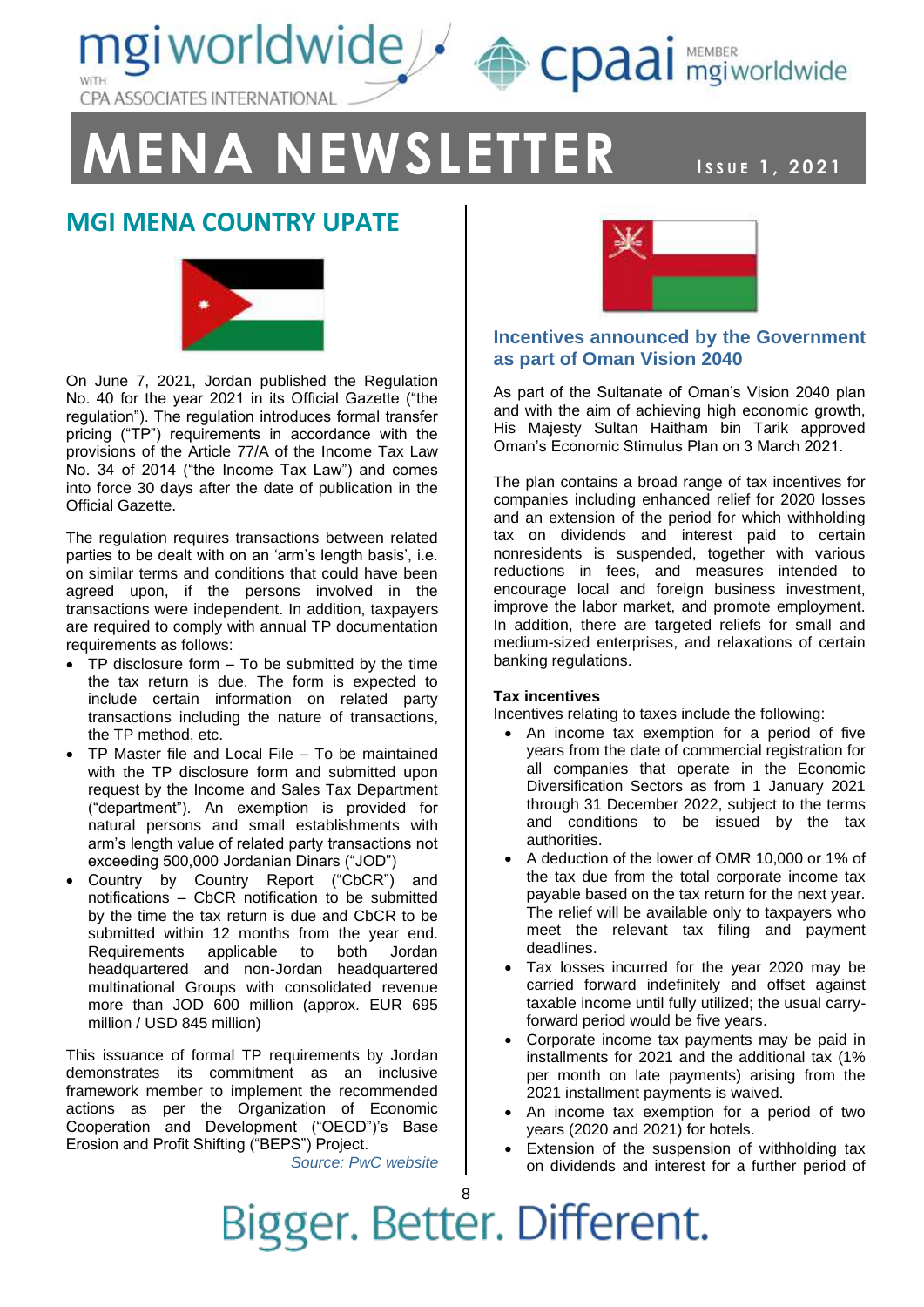CPA ASSOCIATES INTERNATIONAL

## **ENA NEWSLETTER ISSUE 1, 2021**

ngiworldwide<sup>2</sup>

five years as from 2020 (i.e., the withholding tax will not apply during this period).

- Exemption from tourism and municipality taxes through 31 December 2021.
- Postponement of payments to the government of tourism and municipality taxes already collected by hotels and restaurants through 31 December 2021.
- Fee reductions and exemptions

The following reliefs relating to fees are introduced:

- A 50% reduction on environmental permit fees that are renewed in 2021 throughout the period of validity of the permit or license.
- Exemption from fines otherwise arising from expired environmental permits where the permits are renewed within three months.
- A 25% reduction for the period January 2020 through December 2022 on the land lease value in the special economic zone in Duqm, and in industrial estates affiliated to the Public Establishment for Industrial Estates.
- A new fixed tariff option for high electricity users (consuming 100,000 kilowatts per hour or more) currently subject to a cost-reflexive tariff.
- Incentives to improve business and investment environment

To encourage local and foreign investments in Oman, the following incentives have been announced:

- Investors may conduct or practice their business and investment activities after obtaining a preliminary license to engage in business and are not required to wait for the final license.
- Companies registered under the Foreign Capital Investment Law will be treated in the same manner as Omani-owned companies for commercial registration fee purposes.
- Three licenses for the recruitment of expatriate employees will be granted to foreign investment companies immediately after registration in the Commercial Register.
- The Ministry of Commerce, Industry, and Investment Promotion will sign a service agreement for all strategic investment projects valued at more than OMR 1 million, setting out the rights and duties of the parties during the period of investment.
- Companies may own land plots of 5,000 square meters or more for conducting licensed activities, subject to certain terms and conditions.
- Incentives for small and medium-sized enterprises

NEWSLETT, 2021 The following targeted incentives were announced to support small and medium-sized enterprises in Oman:

CDaal mgiworldwide

- A reduction in the corporate income tax rate to 12% (from 15%) for 2020 and 2021.
- Postponement of loan payments to the Al Raffd Fund through 31 December 2021.
- A maximum limit of OMR 10,000 for the award of government procurement tenders when an owner is a Riyada card holder.
- Labor and employment incentives

The following incentives were announced to help improve the labor market and promote employment:

- The allocation of OMR 20 million to the 2021 budget for training job seekers to prepare them for employment.
- A reduction in recruitment fees for expatriates renewing their licenses to work as part of the non-Omani workforce.
- Banking incentives

Proposed relaxations to banking and finance matters include:

- The continued postponement due to COVID-19 of loan repayments by citizens who have been laid off until further notice or whose wages have been reduced through the end of September 2021.
- Instructions to banks to continue responding favorably to requests to postpone repayments of interest and capital by all borrowers affected by the COVID-19 pandemic for a further six months through September 2021.
- Incentive packages such as the lending ceilings and the facilitation of borrowing for sectors affected by the pandemic and productive sectors, to continue to help banks and other financing institutions bear their responsibilities in supporting the economic recovery in Oman.
- The Central Bank of Oman must work with banks and other financing institutions to reschedule loans to match the new cash flows of borrowers to guarantee their ability to repay and meet their contractual obligations without imposing rescheduling fees.

*Source: Deloitte website*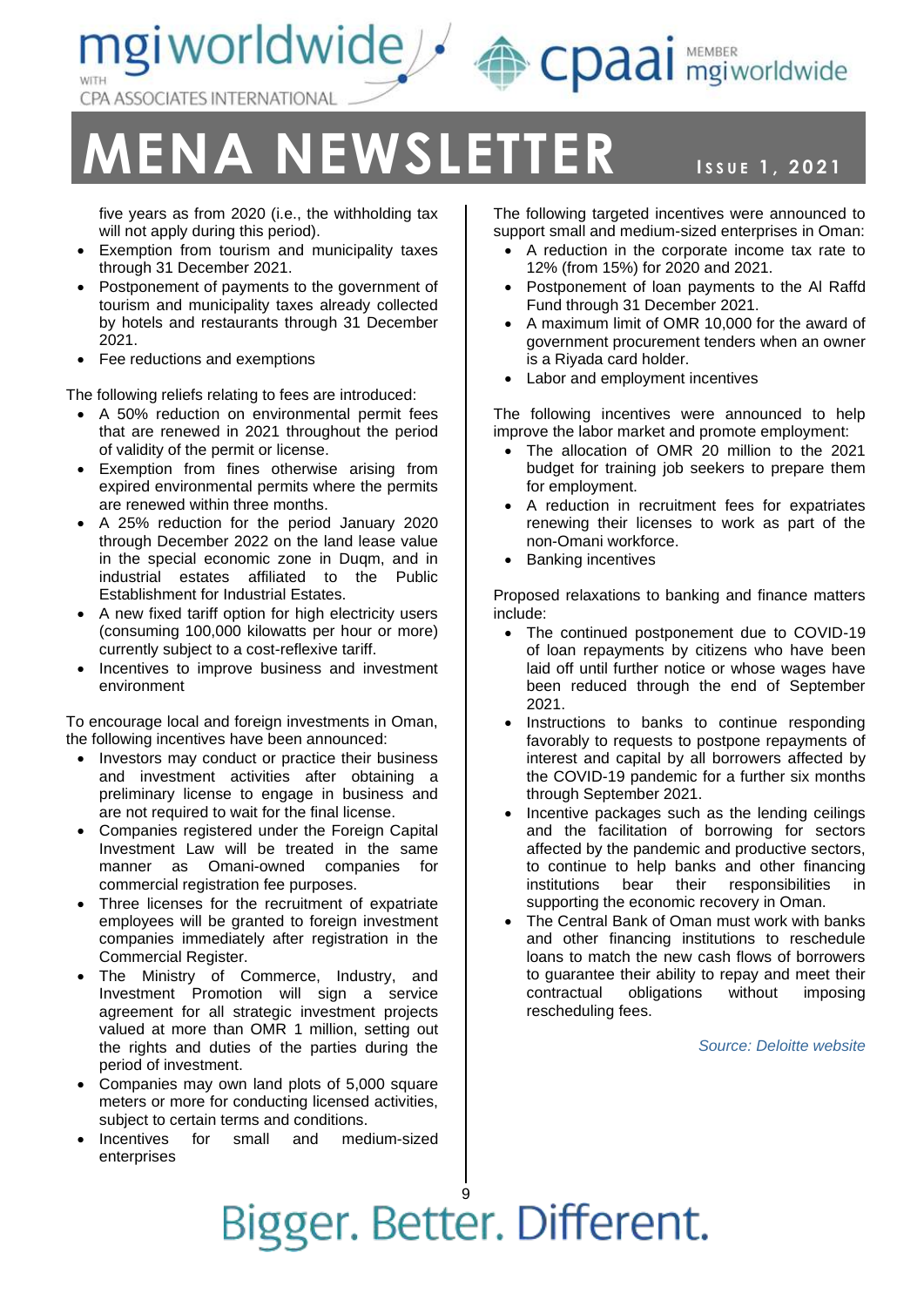mgiworldwide A cpaai MEMBER CPA ASSOCIATES INTERNATIONAL

# **ENA NEWSLETTER ISSUE 1, 2021**

NEWSLETT, 2021



#### **Requirement to submit Arabic financial statements**

After the issuance of the Law No. 7 of 2019 (in relation to protection of Arabic Language), in April 2019, the GTA issued the Circular No: 14 of 2019 requiring all the taxpayers to submit their FS in Arabic for the taxable years starting on 1 January 2020 and onwards.

In 2020, all income tax returns are now required to be submitted through Dhareeba. The income tax return filing module in Dhareeba currently does not specify that only Arabic FS should be attached. The Dhareeba system currently does not have an "automatic control/check" to verify whether the FS attached by taxpayers in Dhareeba are in Arabic or English. While the GTA has not issued any further official guidance with respect to the requirement to submit FS in Arabic (or whether FS in English only will continue to be acceptable), considering the provisions of the Circular 14 of 2019, there is a potential risk that the GTA may at a later stage reject the submission on the grounds of non-compliance (i.e. on the basis that submission of FS in Arabic is considered mandatory).

Based on our informal inquiries, the GTA has been reminding to submit Arabic FS starting from the taxable year ended 31 December 2020 and thereby comply with the requirements under the Circular No: 14 of 2019. We therefore recommend all the taxpayers to comply with the instructions contained in the Circular 14 of 2019 while submitting their annual income tax returns in Dhareeba unless any official guidance is issued by the GTA allowing taxpayers to submit their tax returns along with English FS.

*Source: PwC website*



#### **Taxes on corporate income**

The Finance Law 2021 amended the Corporate Income Tax(CIT) rates applicable in Tunisia as follows:

- The general CIT rate applicable to profits realized from January 1st, 2021 will be 15% (instead of 25% before the amendment);
- The rate of 20% (applicable to small enterprises) has also been reduced to 15%;
- The CIT rate of 13.5% applicable to enterprises operating in strategic sectors, as provided by the finance laws 2019 and 2020, has been increased to 15%.
- The rates of 10% (for agriculture & social sectors) and 35% (for financial, assurance, automotive, telecom and other important sectors) have not been modified.



#### **UAE Announces 100% Mainland Company Ownership for Foreign Nationals from 1st June (Update)**

The UAE has long been the Gulf's leading destination for foreign direct investment and the final years of the last decade have seen the emirates attract more foreign investment than the other GCC nations combined.

The UAE introduced a new law allowing 100% foreign shareholding in onshore limited liability companies and the government confirmed that this law will come into force from June 1.

Bigger. Better. Different.

.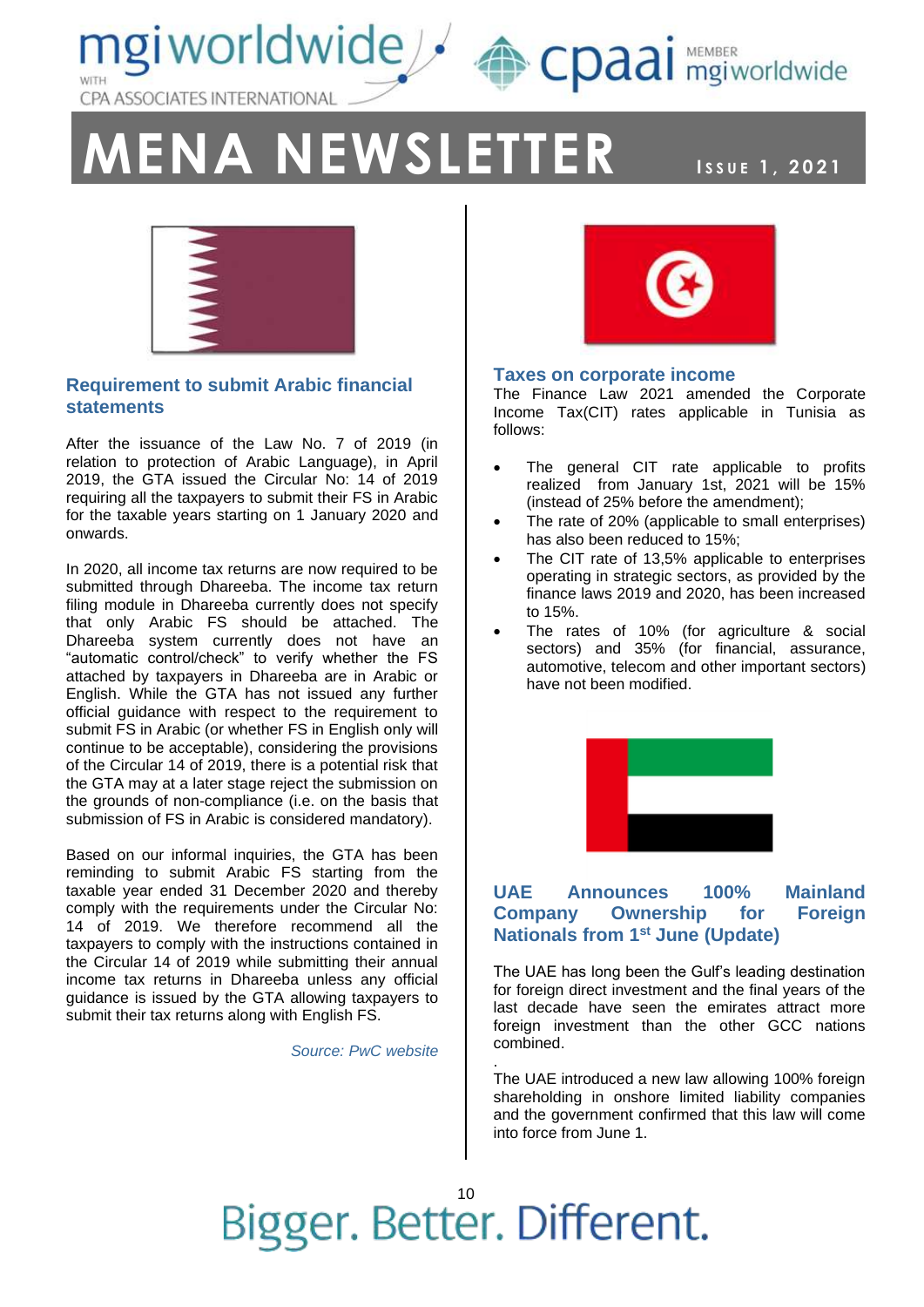ngiworldwide <a>
<a>
<a>
Cpaai mgiworldwide CPA ASSOCIATES INTERNATIONAL

### **ENA NEWSLETTER ISSUE 1, 2021**

NEWSLETT, 2021

In November 2020, the UAE created a framework and announced the removal of restrictions on 100 % foreign ownership and doing away with the requirement of a major 51% Emirati shareholding for the onshore companies. The other requirements of a company's board represented by a majority of UAE nationals and chaired by an Emirati were also scrapped. Though the original enforcement of this change was scheduled in December last year it was postponed primarily to widen the scope of sectoral inclusion.

The much anticipated and long-awaited reform was originally approved by President His Highness Sheikh Khalifa bin Zayed Al Nahyan last year.

Abdulla bin Touq Al Marri, the Minister of Economy of UAE pointed out, "The amended Commercial Companies Law aims at boosting the country's competitive edge and is a part of UAE government efforts to facilitate doing business."

Mr Bin Touq claimed the amendment in the commercial law will further enhance the country's attraction as a preferred business destination to foreign investors and entrepreneurs alike. It will also promote the FDI inflow to some vital economic sectors, he commented.

The changes announced are part of a series of measures introduced to make the UAE a more investment and business-friendly destination, including the offer of 10-year visas for those investing AED 10 million in a company or a UAE based fund and awarding citizenship to talented foreign nationals.

His Highness UAE Vice President and Ruler of Dubai, Sheikh Mohammed Bin Rashid Al Maktoum recently pointed out how foreign direct investment into UAE's economy grew by 44% in 2020 to AED 73 billion (USD 20 billion) while overall FDI decreased by 42% on a global basis because of Covid-19 related travel restrictions.

Since the change in foreign ownership law was announced last November, a growing number of potential investors have shown interest in setting up wholly-owned startups in the UAE. The enforcement of the new law from June 1 is now expected to transform that interest into reality and may even facilitate more mergers.

It is expected that sectors like defence and oil and gas will remain to be in the UAE's negative list and the new law will not apply to these sectors.

Big businesses and foreign nationals who were earlier sceptical about entering into business with a local and not very familiar partner, will be attracted to the UAE for new company formation.

The UAE government has still not issued the detailed scope and implementation guidelines of this new law but as per earlier briefings, the sectors likely to be included for 100% foreign ownership are administrative and support services, entertainment, health care, construction, education, F&B, manufacturing, renewable energy, transport and logistics.

The world economic institutions including the IMF, OECD, and World Economic Forum have already identified foreign investment liberalisation as a potent booster for economic and industrial growth by creating a competitive business environment, promoting knowledge and facilitating technology transfer. FDI can help improve productivity manifolds compared to what indigenous resources can alone attain.

*Source: Intuit Management Consultancy*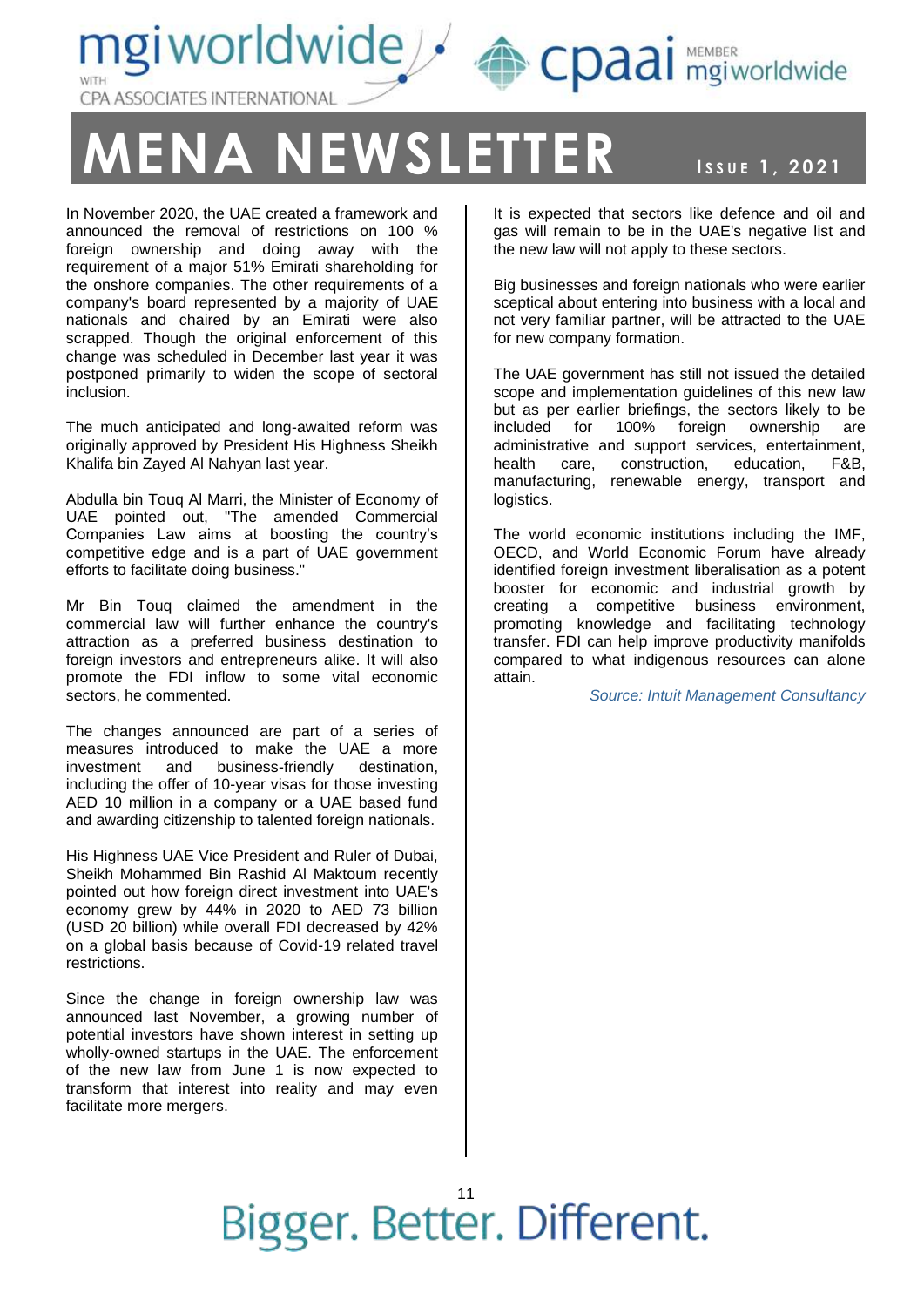

**MENA NEWSLETTER ISSUE 1, 2021** 

### **IDEAS & BEST PRACTICES**



#### **A foundation for the future firm**

As a profession whose primary stock in trade is knowledge, accounting has not traditionally called for the sort of major capital expenditures that characterize, say, car manufacturing or energy production or making semiconductors. According to the conventional wisdom, a firm's major assets go home every day in the heads of its partners and employees; there isn't much call for splashing out massive amounts of cash on chip foundries or sprawling refineries, or even on expensive intellectual property.

At most, accounting firms might have wanted capital to acquire another practice, or even to fund a broader acquisition strategy; occasionally, the owners might decide to buy the office building they work in, as an investment. But otherwise, "investment" in the sense of spending money in advance on the assets and tools needed to support the establishment or growth of a business has not been much needed in accounting.

That is going to change.

**Technology** will drive much of that change, as it upends all kinds of businesses and creates powerful new capabilities that accountants will want and need to adopt — or to create themselves. Going forward the profession will find itself investing much more in a number of areas:

Investing in and around technology. The first wave of technology in the accounting profession digitized what firms already did on paper; there was, therefore, something of a limit to the technologies they could be expected to take on board. The next wave, which is already beginning, will see an endless stream of innovations that firms will need to adopt, understand, and often be able to build themselves, both for their own work and their clients. Now it's robotic process automation, artificial intelligence and blockchain that

NEWSLETT, 2021 firms need to invest in; in five years, it will be some completely different list of game-changers.

**Investing in people**. It's not uncommon for accounting firms to talk about how they invest in their staff, and it's true that this is one area where the profession has made major strides. But it's going to need to significantly increase its investments as the variety of skills that staff and future partners need expands — and as that variety continually changes and requires updating. Firms may also find that they need to start investing in a range of expensive nonaccounting specialists, such as data analysts, coders, business development professionals and subjectmatter experts of all kinds; these will not be entrylevel hires, and firms will need to support their higher salaries until they begin to pay off.

**Investing in new services**. Compliance work is rapidly being commoditized, and the profession will need to develop higher-value-added consulting and advisory services to compensate. Advisory work will eventually be much more lucrative than compliance work, but that may take some time — and firms will need to make investments in the transition. For instance, the partners who lead the charge in these new areas will need to devote themselves to them full-time, which may mean they can't maintain a regular book of business; the firm will need to support them until the new offerings get off the ground. Acquiring an already-established practice can be a shortcut to profitability but is in itself a major investment.

All that is a long way of saying that going forward, the accounting profession is going to need to invest in its own future much more than it has in the past. Fortunately, the returns will be greater than they have ever been.

*Daniel Hood Editor-In-Chief, Accounting Today*

#### **5 ways to get your team to think like a CFO**

By Jeanne Hardy

There's an enormous opportunity for accounting and financial professionals to go beyond traditionally outsourced services to offer high-value advisory services and partner in more meaningful ways with small businesses.

Less than half of the 31 million small business owners in the U.S. feel knowledgeable when it comes to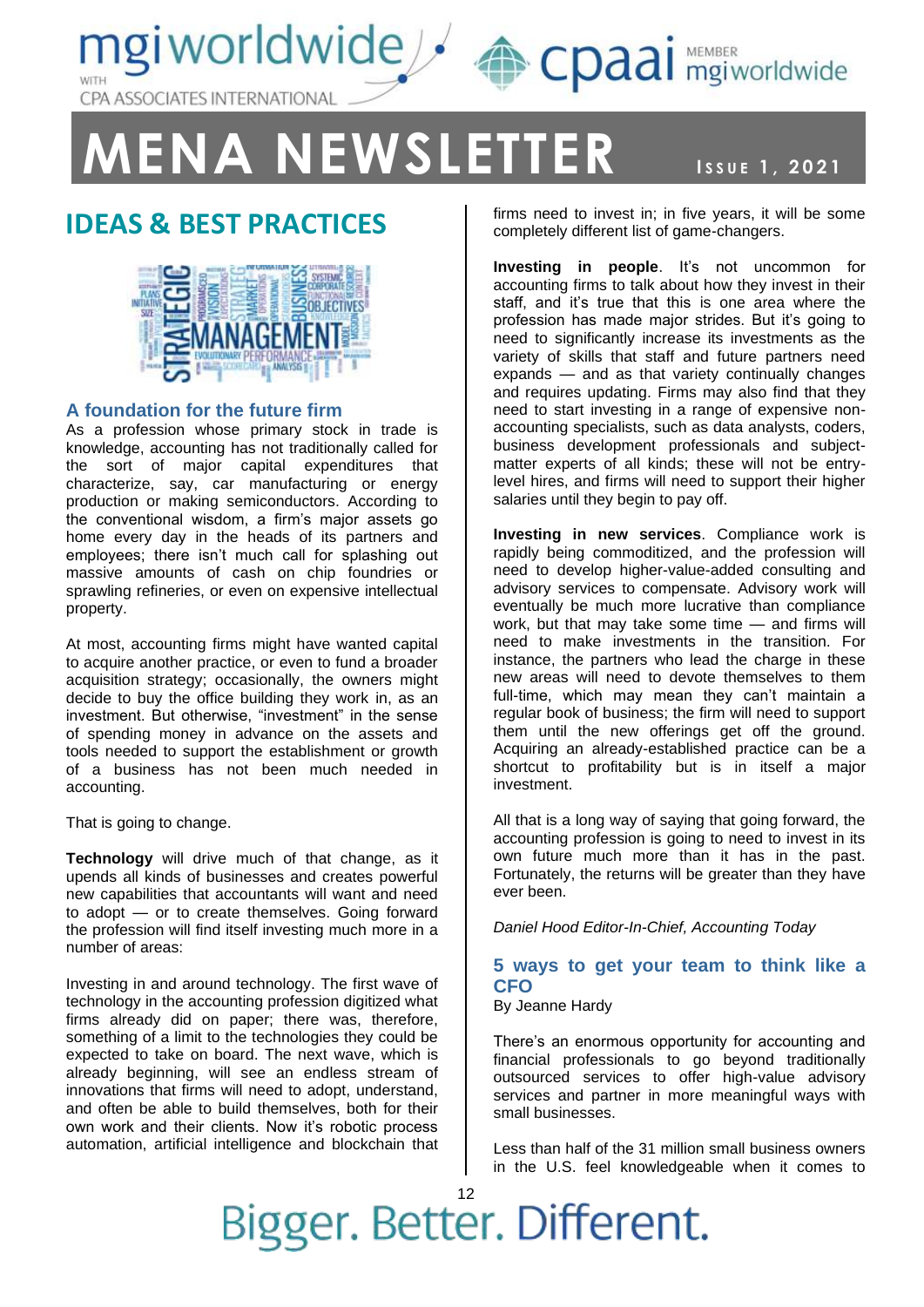mgiworldwide/ CPA ASSOCIATES INTERNATIONAL

## **MENA NEWSLETTER ISSUE 1, 2021**

NEWSLETT, 2021

accounting and finance. And among those smaller businesses with 50 or fewer employees, less than half have their own CFO or controller.

Millions of these businesses are open to, and looking for, a more engaged and proactive finance team, but the industry has been slow to deliver.

Why? One major reason is that it requires a deliberate shift in the way accounting and financial professionals interact with clients. In order to evolve into a more advisory-focused firm, principals need to inspire everyone on their team to break out of the taskoriented mindset and start thinking like a CFO.

Here's how to empower your team to make the shift:

#### **Ask tough questions that make think them beyond the transaction mindset**

You can help your team think more like a CFO by getting them to weigh in on more than just the transactional elements of their work. Ask engaging questions that get them thinking about their client through a more strategic lens. Ask them what they're seeing, what's changed with the account, and what's new for the client.

#### **Teach them to look for advisory moments**

The opportunities to offer more advisory-oriented services are endless; teams just need to know how to spot them. Let's say a client mentions casually that they're thinking about moving from their current office. That's an advisory moment — an opportunity to engage on a deeper level. Train your team to capture these moments by offering helpful guidance. Offer to review the lease for them or run the numbers with a higher rent payment. You want to condition your team to insert themselves into the decision-making process.

#### **Balance people skills with heads-down work ethic** Identify the people on your team who are fantastic with clients and put them front and center in not only interacting with clients, but also in advancing your firm's advisory practice. It's not only about people

skills, though. Your heads-down workers are the ones who see the day-to-day changes and that's where opportunities emerge. Encourage everyone on your team, whether they're client facing or not, to communicate and share their insights.

**Put the focus on the client relationship rather than the short-term deliverable**

Help your team shift into a more advisory mindset by emphasizing the importance of building a relationship with clients. Oftentimes, business owners aren't familiar with the full range of services and expertise that is available to them, and it's up to your team to build a relationship that opens the door for deeper conversations. That way, when a client confides that they might be, for example, considering expanding into a new service or thinking of making some big hires, your team will be there to offer valuable support and guidance.

CDaal mgiworldwide

#### **Be patient; big change takes time**

This kind of fundamental shift in mindset takes time. Focus on planting seeds of change that, over months, begin to evolve into a new way of thinking. Be patient and allow incremental change to seep in and permeate your firm's culture.

#### The bottom line

Small business owners are desperate for the insights accounting and financial professionals can provide. There's never been a better time to empower your team to adopt a more strategic and proactive attitude when engaging clients. This will help you demonstrate more value to your clients, shift into an advisory role and take your own firm to the next level.

*Jeanne Hardy, CEO And Founder, Creative Business Inc.*

#### **Seven Performance Boosters for Your Firm**

By Sandi Leyva

If you're ready to have your best year ever, then your first step is to plan to do something different. You won't get to the next level doing SALY – same as last year. Here are seven things to consider doing differently in 2021 that will help take you to the next level:

**Move from reactive to proactive**. Work on finetuning your project management during busy season so that your results improve at each step of the way: getting new clients, onboarding them easily and systematically, delivering the service, getting paid, and retaining the customer.

If you don't have a plan, then the first place to start is to get one, even if it's not perfect or not complete. You can always improve, and when you take the first step, even if it's a baby one, you've made a tremendous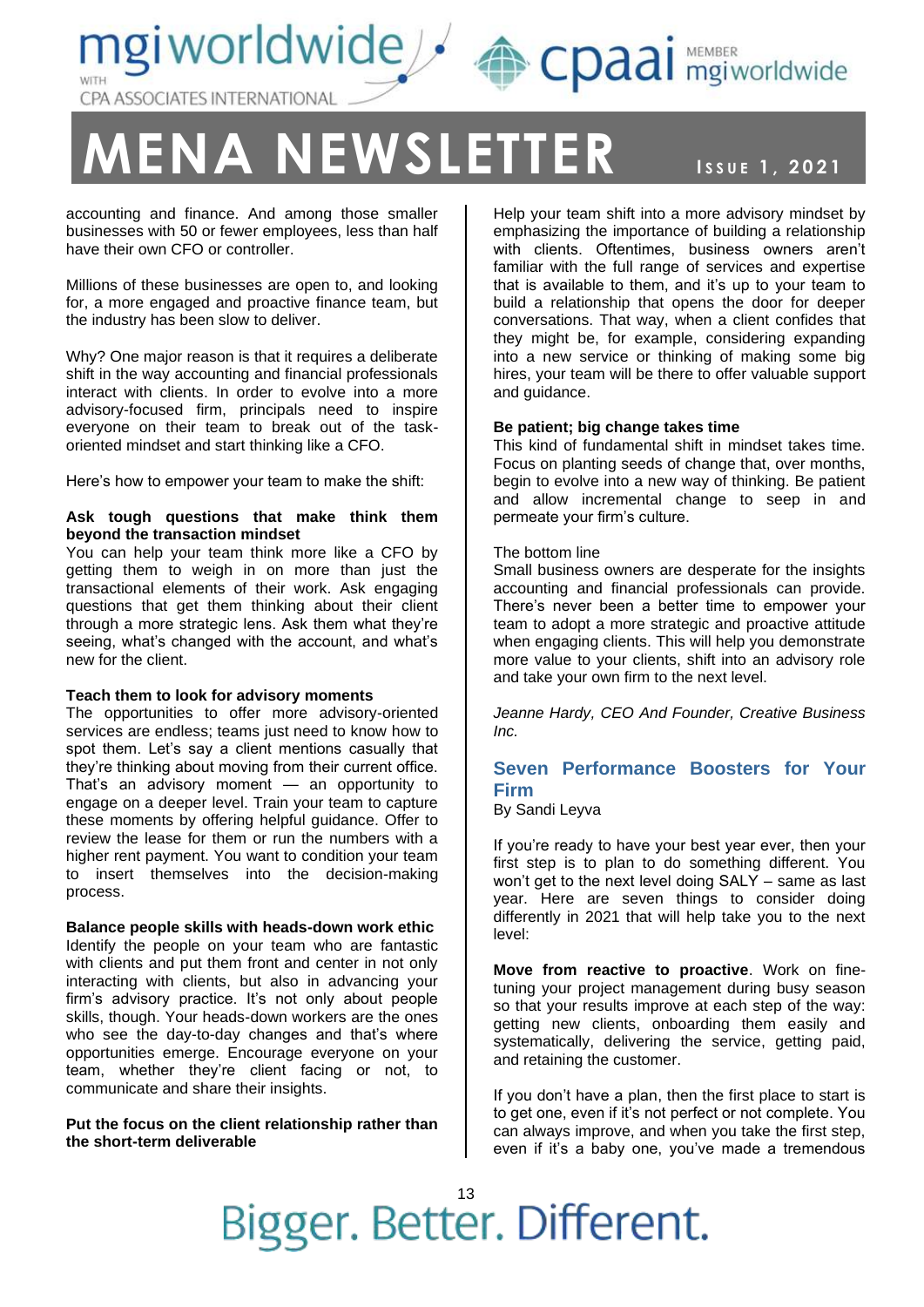



CDaal mgiworldwide

### $M$  **A**  $N$  **EWSLETTER**

**ISSUE 1, 2021** 

amount of progress toward your goal rather than if you just stood still in inertia.

**Look at one part of your firm and make a small improvement.** Identify a weak link somewhere in your business and fix it. It can be small, but if it's your weakest link, you just raised your firm to a higher level. Keep identifying and fixing your weakest links, and your entire enterprise will be much better for it.

**Systematize something that's worked in the past and repeat it.** No need to reinvent the wheel if you've found the magic formula. Do the magic formula over and over again, perhaps more often, and you'll increase your results.

**Listen to your clients** and roll out a new service offering that they are asking for. A huge part of the battle for getting new clients is getting people to trust you. Why not leverage the people who already trust you – your current clients – and serve them in a new way? Increasing your revenue per client is a great way to help your clients even more and to boost your bottom line at the same time.

**Hone your skill**. We spend a lot of time working on our core competency – the service we deliver to clients – and getting better at it. Why not get better at a marketing skill? Or project management? Or listening? In order to move from technician to CEO, we need to broaden our skills a great deal.

**How do you know something is working unless you measure it?** Add procedures to measure your business through metrics called KPIs – key performance indicators. Only then you can begin to see where you need improvements. When you do this you'll naturally be able to improve your revenue and your profit margin.

**Stop for a second when you reach a goal and celebrate** all the hard work you did that paid off and got you there. Give yourself a reward, practice gratitude for what you received and then set your next goal.

*Sandi Smith Leyva, CPA.CITP, helps small business owners get more clients, boost their revenues, and achieve their dreams using painless, low-cost marketing strategies.*



#### **Top 10 Steps to Maximizing Profitability** *How to manage your most important metrics*.

Given the significant responsibilities that accountants in public practice carry, it is only right that they should be rewarded with strong earnings and maximum profitability.

However, maximizing profitability is not as simple as raising billing rates and controlling costs. It is a disciplined process that will influence your culture and become part of your everyday routine.

Optimize your profit potential with these 10 steps.

#### **1 – Scale Your Practice**

Expanding the service connection with clients leads to stronger loyalty, heightened satisfaction, and a growing top and bottom line for your firm. Determining the potential for expanded services and the ability to provide that degree of increase is the core of scaling your practice. Create a roster of services that you deliver along with which clients receive them, and then make a list of clients for whom services can be expanded.

Quantify the number of new fees available if you successfully increase service to clients. The goal is not to maximize the number of clients, but to have clients getting the maximum service. As you transition into expansion, be mindful of a practical goal. One hundred percent of your clients accessing all your services may or may not be realistic, but generally, 50 percent of your clients using 50 percent of your services is a realistic goal. Think about services you do not currently offer and whether potential demand justifies adding them.

#### **2 – Profile Your Business**

Determine the model client for your practice. Each firm brings varying skills and preferences for client service. As a result, the model client will not be the same from firm to firm. The definition should be primarily a function of the services you like to provide or have the best ability to provide.

In some cases, it is a compliance client, for example, tax returns and financials. Other firms want to provide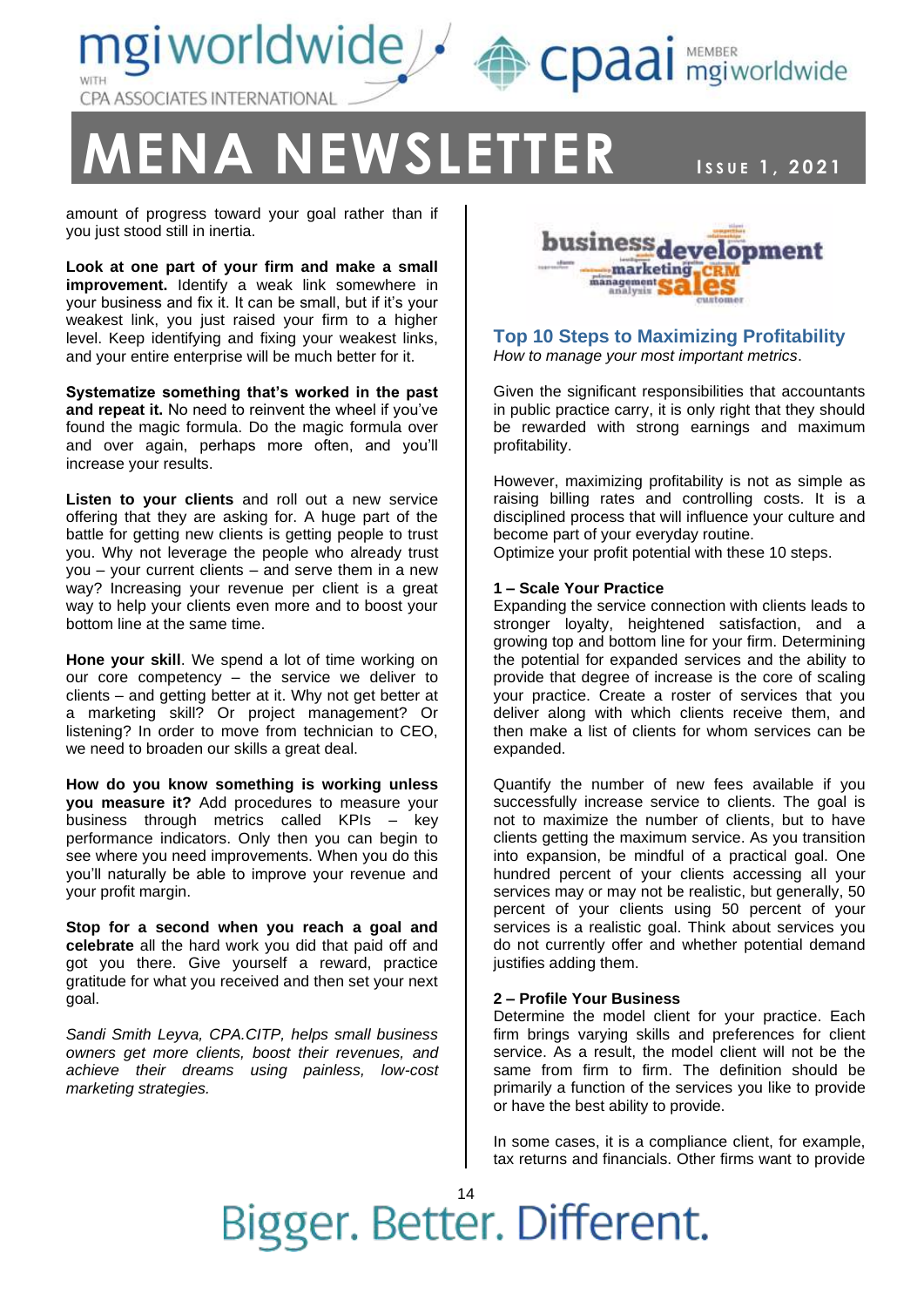



NEWSLETT, 2021

significant consulting services along with compliance. Be as granular as you can on the service and as descriptive as possible about the client. You may feel your model is best delivered to closely held enterprises or businesses that are global or nichebased. You may have sales volume parameters for your model, as well as operating history attributes. Also, look for a level of fee appropriate to the services and value you are providing.

The easier it is for a referral source to understand what you are looking for, the more productive that referral source can be. The better you define yourself in the market, the easier it will be for potential clients to understand your concentration and react accordingly. Definition yields efficiency and economies of reaction time and performance. The more narrow your definition, the more specialization will come – and the greater the value your service will be to potential clients, existing clients and employees. The heightened value of your services will result in higher profit and longevity.

#### **3– Filter with Fees**

Fees can be both a magnet and deterrent for business. Accountants must use fees to their advantage. Set minimum fees for all engagement levels. When time is at a premium, especially during the busy tax season, minimum fees are vital.

To set a minimum fee, consider factors such as the true and average time of a project, targeted net realizable rate, expertise, position in the marketplace, the complexity of the type of project, and your cost structure – including annual training and technology utilization. The more specialized your practice and the more sophisticated the project, the more success you will enjoy from minimum fee and value fee structures.

#### **4 – Grade Your Clients**

Stratifying your client base with grades ranging from A to D will make an important impact on how you allocate resources and prioritize your time. The criteria for each grade should be based on factors that are tied to the promptness of payment, frequency of referral, level of fee, engagement realization, and the potential to grow the relationship.

This grading system does not include a factor for the personality and the demands made by the clients. Clients expect A service. Being properly available to your best clients and not bogging down your system with the needs of lower-tier clients will allow for more emphasis on the better clients which will then generate enhanced profits and efficiencies.

#### **5 – Manage Your Metrics**

CPA firms track key performance indicators (KPIs) to better manage the business. Some factors are lagging, some are leading and some are real-time. Traditional metrics like billing, collections, realization, and utilization are valuable and should be part of a dashboard that is available easily at a minimum to the leadership of the firm and, at best, to all of the players.

CDaal mgiworldwide

Beyond the traditional factors, productivity per hour is a must to target, monitor, and achieve. Too many firms get hung up on their realization percentage and not on the effective hourly charge and collection rates. When budgeting your firm's finances, target a total net profit for the owners and relate that to the number of performance hours to come to a target charge hourly rate. For example, if your net profit was 40 percent and you wanted a profit for the partners of \$1,000,000 with optimally 10,000 charge hours generated from your timekeepers, you would need an average rate of \$250 per hour to hit the target. In a firm with multiple areas of specialty, you would have different rates for each department, but overall the goal would be for the full firm to come in at that net profit target.

#### **6 – Enforce Engagement Restrictions**

All engagements over a particular threshold must be budgeted. The threshold should take into consideration your most typical client by service and the next tiers both above and below them. The budgets need to be inserted into each client's module in your time and billing system so that tracking actual to budget can be automated, and variances can be handled in real-time. Depending on your package, you may have the ability to lock down an account when a percentage of the budget has been reached that is beyond the percentage of completion.

If you do not have a lock-down mechanism through your time and billing package, it is important to issue a report when accounts hit the 50 and 75 percent levels so a decision can be made about continuing the services — or approaching the client about additional fees or alternative service options. You will want to have a lockout in every circumstance when a client is behind in payment beyond a standard set by the firm.

#### **7 – Persistently Manage Workflow Priorities**

Time is a critical lifeline in an accounting practice, and poor utilization of time will impair profitability and lower morale. Work assignments and engagement tracking should be transparent, and the management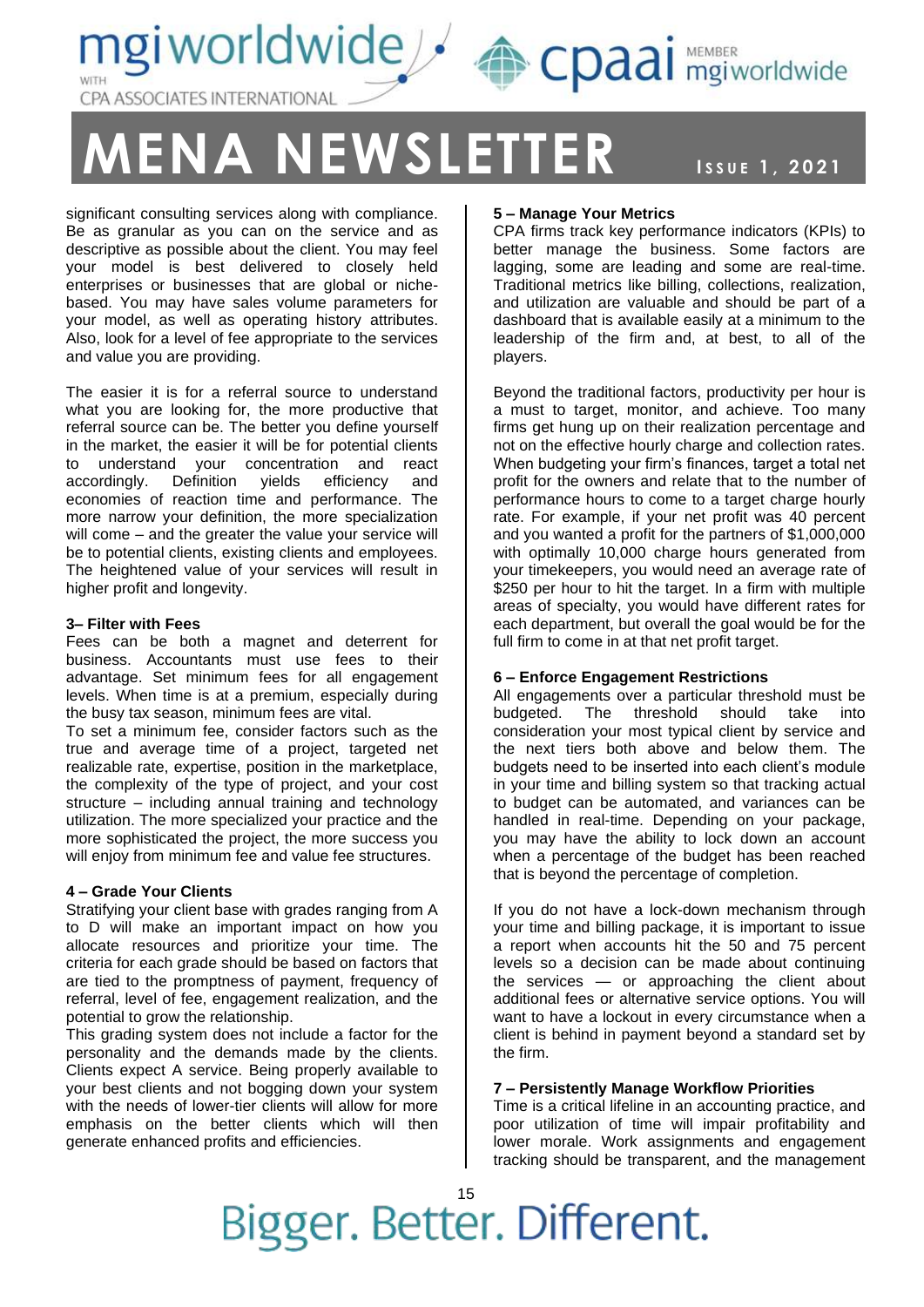mgiworldwide / epaai MEMBER CPA ASSOCIATES INTERNATIONAL

## **ENA NEWSLETTER ISSUE 1, 2021**

NEWSLETT, 2021

of priorities should be centralized. Depending on the firm's size, scheduling may be done by consensus through a management group or may be assigned to one person.

Many practice management software packages contain workflow tracking modules and will interface with the firm's tax preparation package. The more automated your workflow system is, the better your efficiency and profitability.

#### **8 – Employ an Incentive-Based Compensation Program**

Motivated personnel works diligently and more efficiently. Depending on the level of employee and the nature of responsibility — whether administrative, accounting or supervisory — the achievements to be incentivized and the results to be rewarded will be different. The most productive incentive systems will reward team-based results and individual achievements. Goals need to be formulated with a "reach" component. Monitoring of results must take place during the year, and there needs to be ongoing coaching for performance.

Incentive systems should be simple to administer and understand. The financial rewards to employees, which can be a mix of compensation and fringe benefits, should be distributed twice a year — after busy season and before the end of the calendar year. The owners of the firm should have bonuses that are incentive-driven and those bonuses should also be distributed at least twice a year.

#### **9 – Emphasize ROI**

CPA firms routinely invest time and money in their business. Every member of the organization must have tangible production goals with values attached. Client service hours and billings are a natural yardstick, but other tasks have value, as well. While functions may not be chargeable, they will bring varying value. Blanket administrative or unassigned time has no value for the accounting team; however, marketing, client goodwill, and firm projects do have value. Every person must deliver a dollar value of annual firm value to justify compensation. Investment in software and business lines must generate certain savings in hours and dollars or new revenues. The risks that come with certain efforts must be factored into ROI.

#### **10 – Benchmark Referrals**

Strong referral sources are vital to the stability of an accounting practice. Referrals from current and past clients are necessary for the health and perpetuity of your firm, but so are non-client-based referrals. As you build your referral system, do your homework to determine the potential for referral for a given party, their history with others, and the nature of the competition for the referral. Each year, set targets for either the number of opportunities or the dollar level for each source and work towards exceeding the goal. Firm profitability will improve if you follow the 10 action steps noted here, but improvement is not restricted to these recommendations. Each firm has its own culture and challenges. However, profitability should be a major focal point for your firm — just as you insist it should be for your clients.

*BY Ira S. Rosenbloom, CPA (LR), is the chief operating executive (COE) of Optimum Strategies, LLC, a niche CPA practice succession and management engineering firm that specializes in mergers and acquisitions (M&A), succession plans, and other transition measures that focus on M&Areadiness, realistic valuation and market expectations, deal structuring, and integration processes designed to maximize client and staff retention.*



#### **Embracing the AI wave** By Amy Vetter

Artificial intelligence has been a hot topic in accounting for years. Reliance on data automation will only increase as the decade marches on. Firms that seek to remain a step ahead would be wise to reckon with AI today, no matter the scale on which they are able to do so. In order to do that though, it's important to take pauses in the business to lift up at a higher level and determine the best path forward.

Before we begin exploring the state of AI in 2021 and beyond, let's begin by defining what we mean when we say "AI." AI is a broad category of technologies that covers a huge range of operations, but the definition provided by Britannica is a good starting point. They define AI as "the ability of a digital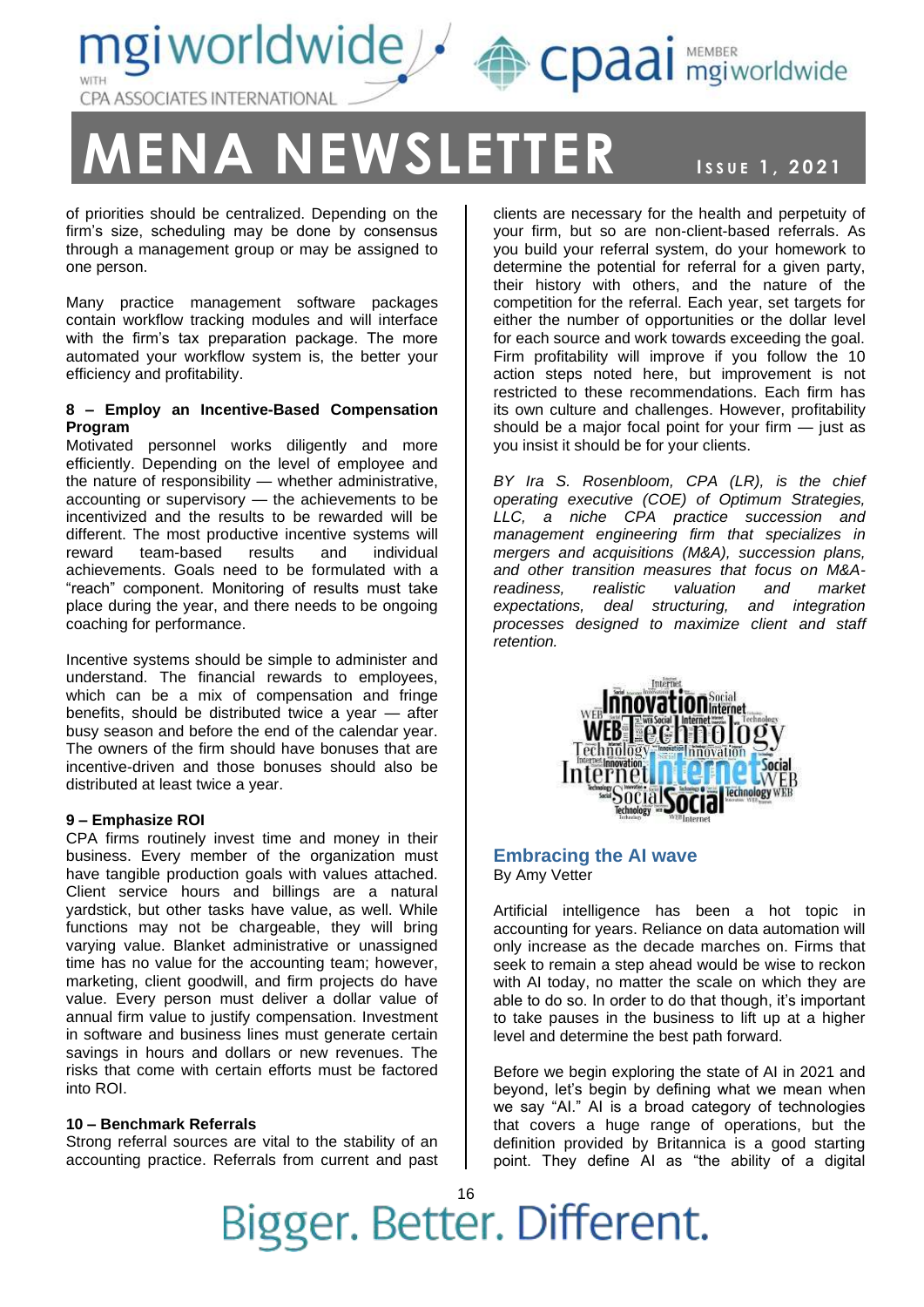

### **ENA NEWSLETTER ISSUE 1, 2021**

computer or computer-controlled robot to perform tasks commonly associated with intelligent beings." Think of AI as the umbrella under which almost all of your automation technology lives. The field of AI encompasses subcategories like machine learning (ML), deep learning, native language processing, and computer vision. As Deloitte's State of AI in Enterprise report shows, many firms are already leveraging these technologies — and those who aren't now plan to do so soon.

We may also break down AI into "narrow AI" and "general AI." In the accounting space, the possibility of general AI, an artificial intelligence that can comprehensively automate entire operations, is still a long way off. On the other hand, the applications for narrow AI, the ability of computers to perform specific tasks, are constantly increasing and becoming more sophisticated. It is in the arena of narrow AI where most firms can increase automation, improve efficiency, and free up time to spend on high-value advisory services.

#### **Paving the way for an AI-powered future**

At the largest firms, those with the resources to invest in large-scale AI adoption, it's time to begin adopting systems that allow for the greatest harnessing of the technology. These days, technology and strategy must go hand in hand if you want to get the most from either. In fact, many large firms are beginning to alter their data collection systems in order to make them more amenable to machine learning, even if that comes at the expense of easy interpretation by humans. The richer the insights you can glean from your AI systems, the better of you will be, and providing machines with rich, usable data is a huge part of that.

In order to do this, it means creating a strategic vision of what you want to look like as a firm and how you want to work today and 5 years from now. You want to make sure it's not just talk, but actionable strategic initiatives that the whole firm can get around and know how to align their personal objectives to. Leaders can begin by analyzing all of their decisionmaking in the context of its ability to dovetail with AI that today is manual or information that isn't easily at their fingertips. Look to harmonize your systems and procedures in accordance with your technology that you currently have or that is available for your needs. One important thing to note on this topic is that very few firms, even those with plenty of capital for R&D, have opted to develop bespoke in-house systems.

Even though this may seem like a competitive advantage, when utilizing software from companies that develop this technology and monitor it on a daily basis can simply be better at providing what you need because they are getting feedback from customers from all over and developing new features throughout the year. As such, shopping for solutions is often more prudent than developing them in-house.

#### **Getting on board today**

Of course, most firms won't have the capability to adopt the very latest technology, but that doesn't mean they can't begin taking advantage of automation today. Odds are, you already rely on some form of AI to power portions of your business. Even better, you're probably well equipped to adopt more uses. As the pandemic forced even the most old-school firms to transition to cloud-based operations. These platforms make leveraging AI easier than ever before.

A good exercise to determine where you have room for automation is to write out your processes for dealing with a client each month. After breaking them down step-by-step, look for the places where you rely on manual data entry or computation. Let's say, for example, you want to automate payroll processes. You may decide to use an app to not only complete payroll, but allow you to forecast projections based on the app's AI analysis of your data. Instead of having to crunch the numbers yourself to generate these forecasts, you can leave it up to sophisticated AI. The same can be done for a whole host of processes, both for client-facing and internal operations. Having advanced data of this kind doesn't just free up time and energy; it also provides greater insights that allow you to do the other parts of your job better. In that sense, it's a total win-win.

#### **Embracing the AI wave**

The most important advice I can give you about the ever-growing role of AI in accounting is to embrace it head on. The genie is out of the bottle and it's not going back in. I'm not making a bold prediction when I say accounting will never return to a pre-AI environment. As scary as change may be, now is the time to pause, assess and embrace the AI you can use today and prepare for the applications you'll be using tomorrow.

*Amy Vetter President And CEO, QuickStart Training Inc.* 

Bigger. Better. Different.

### NEWSLETT, 2021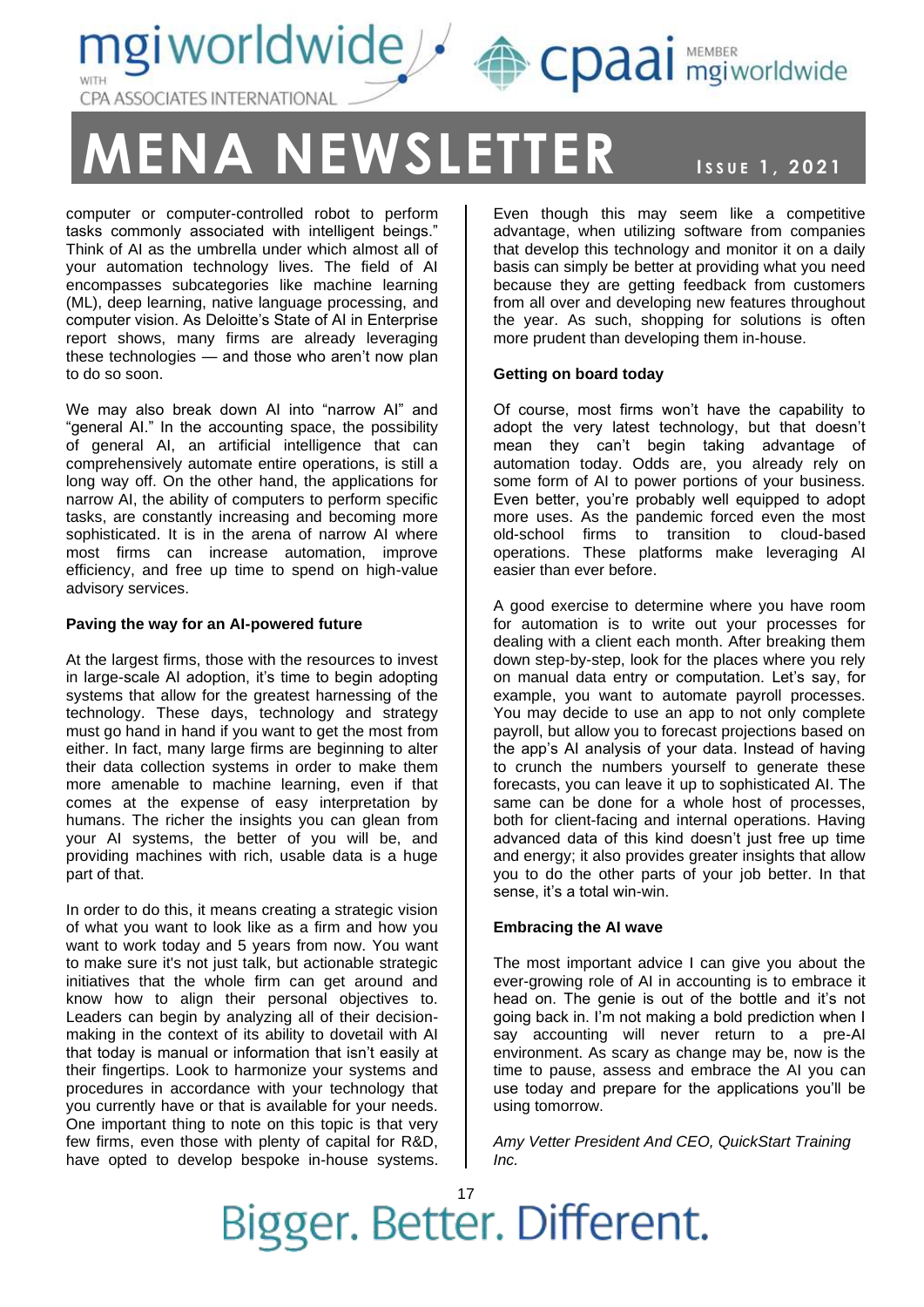mgiworldwide & cpaai MEMBER CPA ASSOCIATES INTERNATIONAL

## **MENA NEWSLETTER ISSUE 1, 2021**

### NEWSLETT, 2021

#### **The 5 Key Skills of Innovation**

By Gary Bolinger

Peter Drucker once said, "Every organization, not just businesses, needs one core competency: innovation."

One core competency. That is powerful. In today's pandemic environment and, as we prepare for the post-pandemic environment, it is more important than ever in businesses of all kinds, including CPA firms. CPA firms need to prepare to assist clients for the world ahead. There won't be a return to "normal" as we remember it for some time. And that means CPA firms must innovate in client service to add value in this new environment.

Innovation sounds big. Innovation sounds big because we tend to think about historic innovations, and they were big. You know … the wheel, the printing press, railroads, mass production, airplanes, the electric light bulb, television, the internet and cellular phones.

But not all innovation is big. Think about two types of innovation.

#### **Sustaining innovation:**

- improves existing products and services
- develops existing markets with better value

#### **Disruptive innovation:**

- helps create a new market and value network
- does not take place with established competitors

Sustaining innovation is something that perhaps isn't even consciously thought about. It is just something that good businesses do to improve process and/or product. Business owners are required to engage in sustaining innovation every day to remain competitive. But we don't think about that as innovation.

Disruptive innovation is different. There could be something big there. You ask yourself, what can we do to differentiate our firm? And the answer is that there is plenty that can be done to differentiate your firm. But not in respect to compliance services. All CPA firms are selling the same basic product.

You need to think about how next-generation CPA firms will create value. Some firms are, but they all seem to be thinking the same thing. Wealth management is a popular choice. Information technology is as well. But if many firms are moving to wealth management and IT, and that is the direction

you decide to go, you are still competing in the same market. You are continuing to compete with those "established competitors."

So, what is innovation?

- The introduction of something new (absent innovation, there is nothing new and, as a result, no progress)
- If an organization isn't making progress, it is difficult to stay relevant in competitive markets
- Change is inevitable, and in most cases, innovation creates positive change

If that is what innovation is, how do you do it? Well, there are five key skills.

**Question** (and make sure that you ask provocative questions)

• challenge the status quo and consider new possibilities

#### **Observe small details**

behaviors and activities of customers, suppliers and other companies that might suggest new ways of doing things

#### **Network**

- gain radically different perspectives from diverse backgrounds
- talk to people not like you, people who think differently, people with different perspectives on value creation

#### **Experiment**

relentlessly try out new experiences, take things apart and test new ideas

#### **Associative thinking**

- connect previously unconnected ideas
	- o draw connections from questions, problems or ideas from unrelated fields triggered by questioning, observing, networking and experimenting
- see your firm and your client's business in new ways
- imagine innovative new business models, products and services.

Talk to your firms' partners and professional staff about this process. Partners aren't the only ones with innovative ideas. Also ask your clients for ideas on how client service could be improved, what services could be a part of your offerings. Ask provocative questions about what your firm can do to help in this new "normal." PwC did a study a few years back and learned that: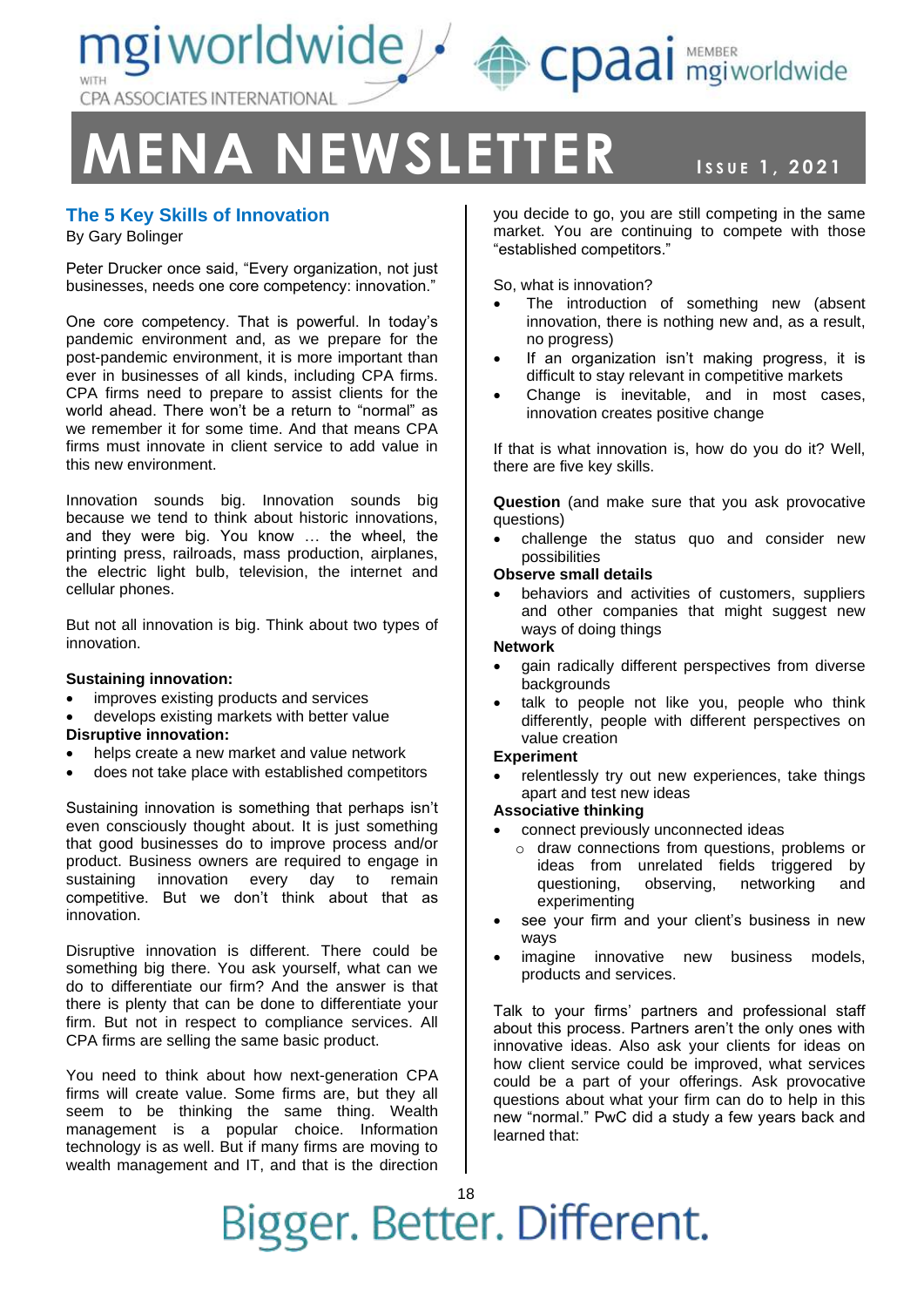

### **ENA NEWSLETTER ISSUE 1, 2021**

NEWSLETT, 2021

- 54 percent of companies said that customer engagement strategy helps define innovation from early ideation, and
- 35 percent of companies said customers are their most important innovation partners

So, plan a few meetings with select clients to learn how your firm can be different in the future. Ask those questions, the provocative ones. Perhaps ask what your firm could do that would create more value and insight for the future of their business. Don't discount their responses. Observe how they create value (you might gain a few insights there). Their thoughts and actions can lead you to new ways of value creation and distinguish you in the marketplace. And at all costs, avoid the status quo.

*Gary Bolinger, CAE, a longtime advocate for accountants as advisors, is vice president of client relations at Oodles LLC, a software company for CPA firms seeking to expand advisory services. He served as the CEO of the Indiana CPA Society from 1990 to 2018.*



#### **How the Managing Partner Manages the Partners**

By Marc Rosenberg

This is a saying I developed about partners that stands as tall today as it did 20 years ago: "As the partners go, so goes the firm."

This means that the partners are the drivers of the firm's success. To be sure, non partner personnel are critically important to the firm's success, but nowhere near the level of the partners, who

- Bring in the clients
- Keep the clients
- Help clients grow
- Satisfy clients' needs by cross-selling services
- Mentor staff, helping them learn and grow
- Embrace the firm's core values and spread the word to others
- Manage the firm and provide leadership to all

Managing partners would love nothing better than for all the partners to consistently perform at such high levels that they don't need to be managed. But such is not the case. Not even close.

One of the most important aspects of the managing partner's job is to manage and supervise the partners' behavior and performance, helping them focus and succeed in the areas listed above. This post explains how good managing partners do this.

**The Supreme Challenge in Managing Performance** The biggest challenge is to deal with old-school, damaging attitudes about what it means to be a partner. Examples:

- "I worked my way up the ladder and made partner. That means I made it!"
- "I have acquired such a high level of skill, knowledge, experience and judgment that no one needs to manage me."
- "Being a partner gives me the inalienable right to do whatever I want whenever I want. Trust me. I know what I am doing."
- "I'm an owner of this firm. No one tells me what to do. As an owner, I have a right to be informed of everything that's going on in this firm."

One might be tempted to summarize these statements as "Being a partner has its rank and privilege."

Wow! What's a managing partner to do? How can partners with attitudes like these be managed? All is not hopeless. Read on!

#### **Management Is a People Job**

In their book "Managing For Dummies," authors Bob Nelson and Peter Economy have this to say:

"Management is a people job. If you're not up to the task of working with people, helping them, listening to them, encouraging them and guiding them, then you shouldn't be a manager."

Easily the most important and impactful technique for managing partner behavior and performance is faceto-face communication with the partners. Anyone who aspires to be a great managing partner should practice the principles of the best book on management ever written: "The One Minute Manager" by Ken Blanchard and Spencer Johnson. The book says there are three secrets to being a good manager and each of them takes only about one minute to do.

• **One-minute goal setting**: Make it clear what the responsibilities are and what the person is accountable for.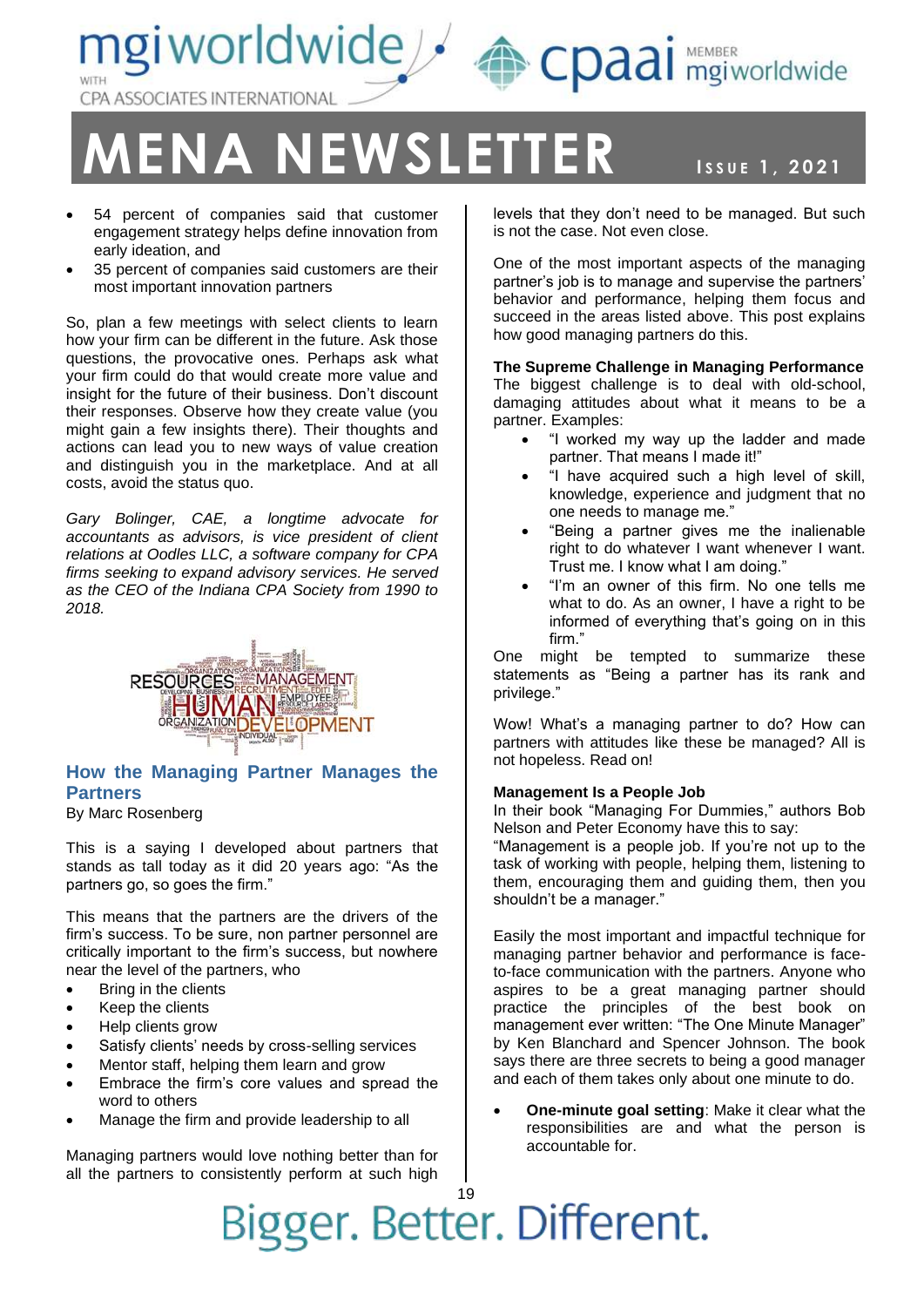mgiworldwide & cpaai mgiworldwide **ASSOCIATES INTERNATIONAL** 



NEWSLETT, 2021

- **One-minute praisings**: Give crystal-clear, periodic feedback to others on how they are doing. Praise people immediately. Be specific. Shake hands or touch people (appropriately!) in a way that makes them feel good about their success. Catch them doing something right.
- **One-minute reprimands**: Give crystal-clear feedback when people fall short of expectations. Be specific. Give the feedback in a style that communicates unhappiness with the behavior; don't attack them as a person. Reassure them that you think well of them and that they are highly valued. You will be successful with the one-minute reprimand when you really care about the welfare of the person you are reprimanding.

Other philosophies of "The One Minute Manager":

- 1. The best minute you spend is the one invested in people.
- 2. Feedback is the breakfast of champions.
- 3. Everyone is a potential winner. Some people are disguised as losers. Don't let their appearance fool you.

Another way of understanding the importance of management as a people job and the power of faceto-face communications is a passage from George Bernard Shaw's "Pygmalion." You may be more familiar with the movie and Broadway musical version, "My Fair Lady." Professor Higgins is an arrogant, pompous man of wealth. He brags to his friend Colonel Pickering, a sweet, kind man with gentlemanly ways, that he can transform a Cockney working-class girl (Eliza) into a lady.

This passage, delivered by Eliza to Higgins and Pickering, has always been a favorite of mine because it articulates what a great manager is: "The difference between a lady and a flower girl is not how she behaves, but how she's treated. I shall always be a flower girl to Professor Higgins because he always treats me as a flower girl and always will. "But I know I can be a lady to you, Colonel Pickering, because you treat me as a lady and always will."

The message: People who feel good about themselves produce better results.

*Marc Rosenberg is a nationally known consultant, author and speaker on CPA firm management, strategy and partner issues.*

#### **Assessing Your Leadership Team** By Anthony Zecca

One of the most critical factors affecting the ability of a firm leader to be an Edge leader versus a center leader is the effectiveness of the leadership team. There is a direct link between the strength of the leadership team and the firm leader's ability to lead from the edge. A strong team allows the firm leader to lead whereas a weak team forces the firm leader to manage.

Center leaders appoint or promote individuals to leadership positions generally without any objective model of what is needed in the position to drive success and to support the firm's strategic objectives. Center leaders promote based on what they think they know about the individual or based on putting someone on the team who will be a team player – someone the center leader knows will not rock the boat. All too often, the center leader will promote or appoint someone to a leadership position because they have been there the longest or based on friendship.

The question is, are the individuals being promoted or appointed the right ones to drive the long-term vision and strategic objectives? In center-led firms most often the answer is no.

Edge leaders choose leadership team members based on the skills that are needed for success and/or to fill a gap in the Edge leader's skill set. They don't value compliance from their leadership team. Edge leaders value confidence and independent thinking within a strong team mindset. Edge leaders know that it is the total leadership team that makes the difference in the firm's success; center leaders think it is their leadership that makes the difference.

As the firm leader, you can't begin to assess your leadership team until you have defined the qualities, skills and personality your leadership team needs to reflect. A critical component necessary to effectively assess your leadership team is to develop a talent profile for each leadership position. The profile should define the skills and talents necessary for leadership success in each position. The talent profile is the critical tool for completing the assessment of your team and is critical to determine what leadership gaps exist. Once the gaps are identified the firm leader can then determine what steps can be taken to address those gaps.

As stated above, if you have the right person with the right skills in the right position, it all works.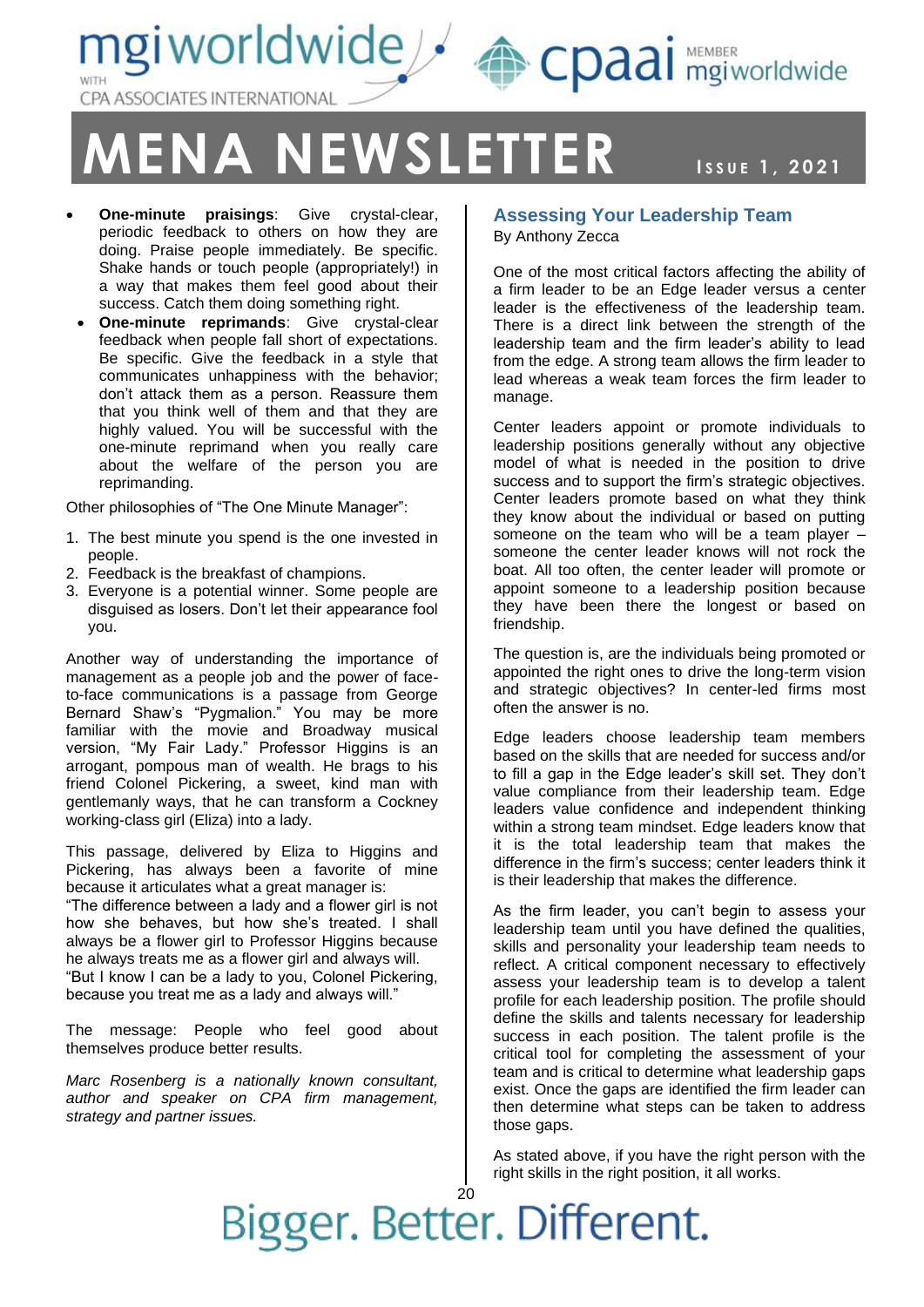mgiworldwide A cpaai MEMBER CPA ASSOCIATES INTERNATIONAL

## **ENA NEWSLETTER ISSUE 1, 2021**

Over the years, clients have retained me to work with them to develop growth and profit strategies as well as related strategic plans. Part of that process generally includes evaluating the leadership team as well. When I look at leadership teams not just in accounting firms but in other organizations, there are four common leadership challenges that I evaluate in my assessment of the leadership team's effectiveness.

#### **Common Challenges Impacting Leadership Teams**



#### Creating Alignment

The lack of a leadership team that is aligned with the skills necessary to achieve the long-term strategy of the firm is by far the most common negative characteristic affecting the overall performance of the firm. This results in the firm leader spending too much time managing versus leading. In far too many firms, leadership does not operate as a well-coordinated team.

If you are a parent or have a niece or nephew who is five years old and learning to play soccer on a team, you will clearly understand the metaphor. It is impossible to get a team of five-year-old kids to play position soccer regardless of their skills when they all instinctively run to the ball, all trying to kick the ball. They lack the skill and ability to think as a team, and they end up playing as individuals based on what they think they should be doing, not playing to achieve the game strategy to win.

In the case of five-year-old kids, that's completely understandable and part of the learning process. Unfortunately, for a leadership team who have learned their leadership habits and built their skills – good and bad – over time, the challenge for the firm's Edge leader is how to change that group of individuals into a well-coordinated, talented team of

NEWSLETT, 2021 Edge leaders aligned with the skills necessary to drive the firm's success. It takes time to achieve the alignment, but it starts with the talent profile.

Center leaders tend to choose members of their leadership team for the wrong reasons as noted above. This selection process keeps the center leader focused on managing versus leading. It also keeps the center leader comfortable.

Edge leaders by contrast see the firm's leadership team, starting with him, as a team whose collective skills make the firm and leadership stronger. The firm Edge leader knows that to lead, he must have a team that strengthens him, that allows him to lead and not manage and that shares his vision for the firm. Edge leaders desire alignment of their team; center leaders desire obedience from their team.

So how do you create the alignment?

- Complete the talent profile noted above.
- Evaluate each leader's skills, experience, behaviors, attitude and style against the talent profile. A huge mistake many firm leaders make is basing their evaluation on, "I know this team, or this individual having worked with them or her." The rabbit hole this can lead to is an assessment based on emotion versus objectivity. This assessment should be completed utilizing four steps:
	- $\triangleright$  an upward evaluation by the team each leader manages
	- each leader should complete a selfassessment against the profile
	- ➢ retain a consultant to complete an independent evaluation of each leader and compare that evaluation to the output from (a) and (b)
	- ➢ as the firm leader, develop your own evaluation of each member of your leadership team based on your experience with each individual and the results they are achieving
- Utilizing these steps, develop a gap assessment for each leader that compares their current profile against the desired profile.
- As the firm leader, most likely you have a pretty good sense regarding how each member of your team would respond to a personal development program focused on closing the gap between their current state and the talent profile. This step would involve you (with or without the consultant you may have retained) meeting with each member of your leadership team. The focus of the meeting should be a discussion regarding areas where there is